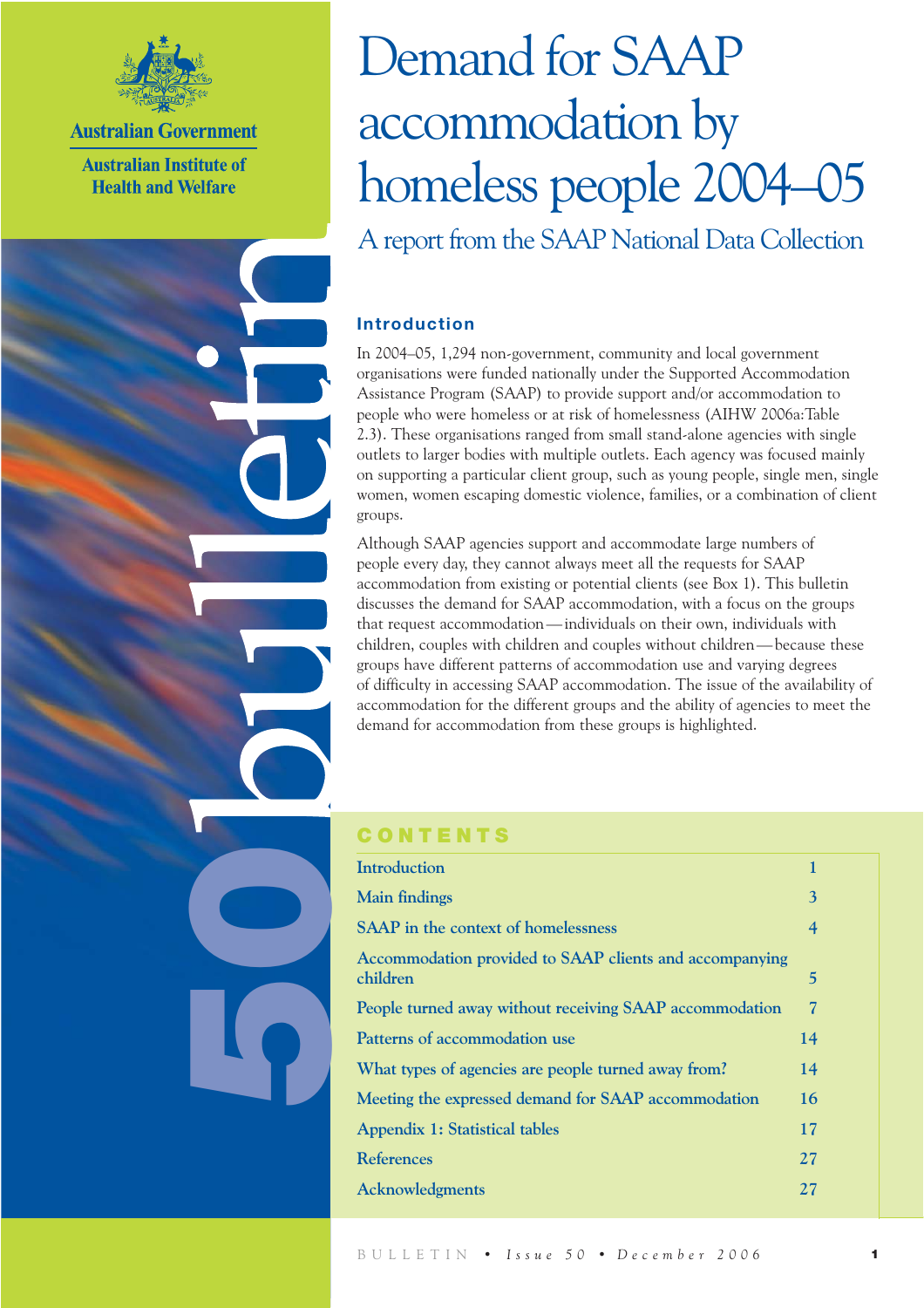## *Box 1: Key definitions used in this bulletin*

*Below is a summary of the key terms used in this bulletin. For a more complete list of terms and counting rules, please refer to the* Demand for SAAP assistance by homeless people 2004–05 report *(AIHW 2006b).*

*Accompanying child— a person aged under 18 years who accompanies a client to a SAAP agency during a support period or who requires and/or receives assistance from a SAAP agency as a result of their parent(s) or guardian(s) being a client of the same agency. An accompanying child may or may not require or receive assistance. The term accompanying child is also used to describe a person aged under 18 years who accompanies a parent(s) or guardian(s) to a SAAP agency but whose parent's or guardian's request for accommodation cannot be met.*

*Client— a person aged 18 years or more, or a person aged under 18 years who is not accompanied by their parent(s) or guardian(s), who:*

- *receives support or assistance from a SAAP agency which entails generally 1 hour or more of a worker's time, either with that client directly or on behalf of that client, on a given day; or*
- *is accommodated by a SAAP agency; or*
- *enters into an ongoing support relationship with a SAAP agency.*

*Daily request for accommodation turn-away rate expressed as the average daily percentage of people who could not be accommodated relative to all people making valid requests for immediate SAAP accommodation. It measures the proportion of people seeking SAAP accommodation who were turned away on an average day during the Demand for Accommodation Collection period and provides an indication of a person's likelihood of obtaining SAAP accommodation.*

*Demand for accommodation— accommodation requested from a SAAP agency, whether that request was met or not. It includes accommodation that was newly starting, accommodation that was continuing from a previous day as well as unmet requests for accommodation.*

*Family group— for the purposes of this bulletin a family group is defined as people who present to a SAAP agency as: • an individual(s) with children; or*

- *a couple without children; or*
- *a couple with children.*

*For the composition of the requesting groups used in this report, please refer to AIHW 2006b, Appendix 2.*

*Immediate accommodation— accommodation required within 24 hours.*

*Met request for accommodation— a request for accommodation is met if the agency offers supported accommodation to the person or group requesting accommodation and that offer is accepted. All met requests for accommodation are considered to be valid as the accommodation could be provided.*

*Potential client— a person aged 18 years or more, or a person of any age not accompanied by a parent(s) or guardian(s), who requests supported accommodation from a SAAP agency but who is not provided with that accommodation. People are not considered potential clients if their only unmet requests for accommodation are invalid. A potential client for one SAAP agency may at the same time be a client of another.*

*Referral— a (formal) referral occurs when a SAAP agency contacts another agency (SAAP or non-SAAP) and that agency accepts the person concerned for an appointment or interview. A referral has not been provided if the person is not accepted for an appointment or interview.*

*Total demand for accommodation— refers to accommodation requested from a SAAP agency, whether that request was met or not. It includes accommodation that was newly starting, accommodation that was continuing from a previous day as well as unmet requests for accommodation.*

*Unmet demand to total demand for accommodation ratio— expressed as the average daily ratio of people who could not be accommodated relative to all people who requested SAAP accommodation that day or who were continuing their accommodation from a previous day. It provides a measure of the overall ability of SAAP to meet the expressed demand for accommodation on an average day during the Demand for Accommodation Collection period.*

*Unmet need— occurs when a client expresses a need for a particular support service, or either directly or indirectly acknowledges a need for a particular support service during their support period, and that service is not provided or referred.*

*Unmet request for accommodation— occurs when a person requests, but does not receive, supported accommodation. Unmet requests are categorised as valid or invalid based on criteria outlined in AIHW 2006b.*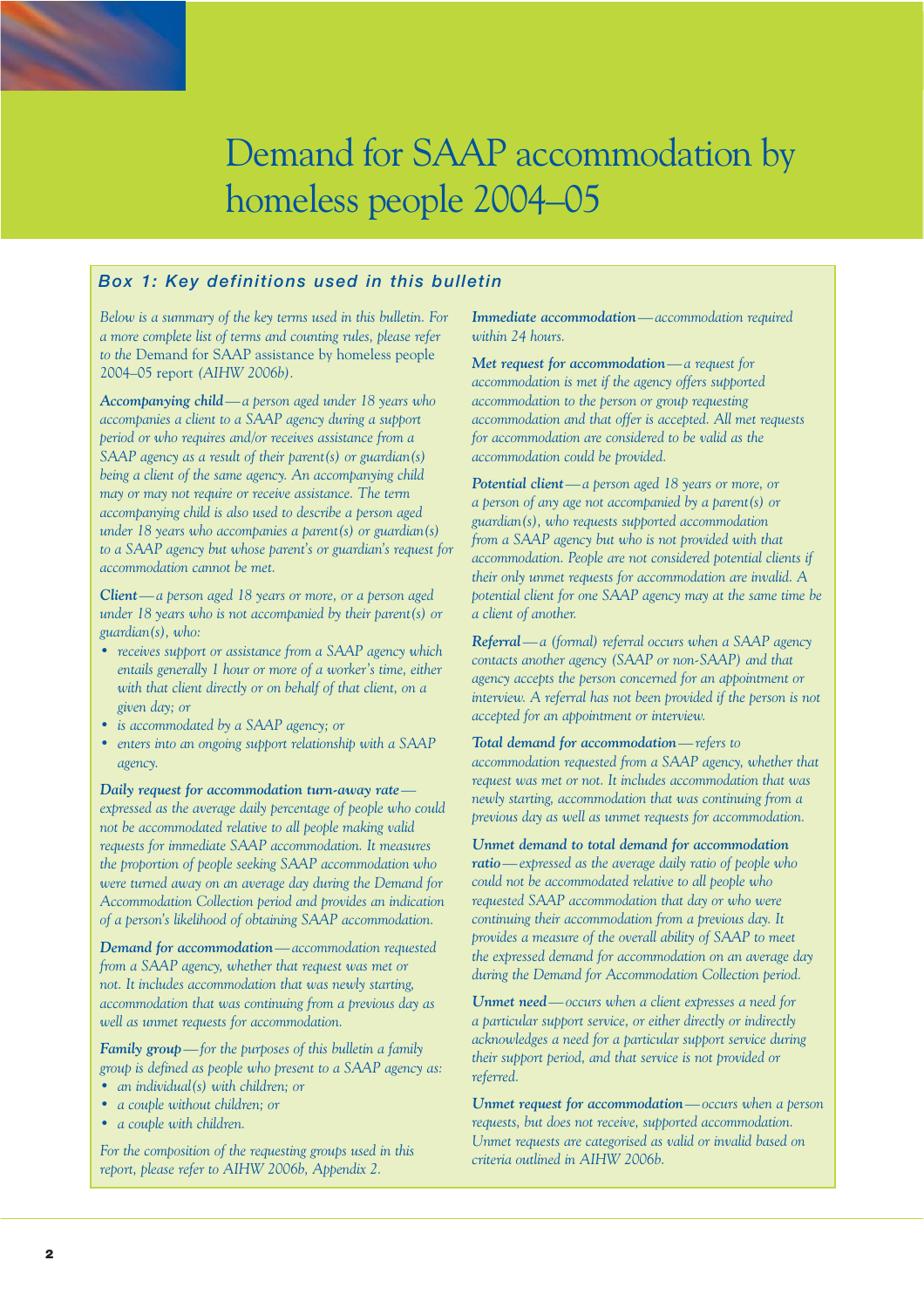This bulletin draws data primarily from two components of the SAAP National Data Collection (NDC): the annual Client Collection and the 2-week Demand for Accommodation Collection. More information about the components of the SAAP NDC, this topic, a complete glossary and the counting rules governing the data used in this bulletin are contained in the *Demand for SAAP assistance by homeless people 2004–05* report (AIHW 2006b). For convenience, a reduced glossary of terms used in this bulletin is provided in Box 1.

## **Main findings**

- SAAP is able to accommodate large numbers of people each day (12,335 on an average day during the Demand for Accommodation Collection period, consisting of 7,409 adults and unaccompanied children and 4,927 accompanying children). However, it is not able to accommodate all of the people who request immediate accommodation, with an estimated 304 people turned away on an average day (193 adults and unaccompanied children and 111 accompanying children).
- When expressed in relation to the number of people making valid unmet requests for immediate accommodation on an average day during the Demand for Accommodation Collection period (the daily request for accommodation turn-away rate— see Box 1), over half of all the people who requested accommodation did not receive it (56% or around 1 in 2 people were turned away). In particular, around 1 in 2 (or 54%) of adults and unaccompanied children who requested immediate SAAP accommodation were turned away and 3 in every 5 children (or 60%) who accompanied a potential client who requested immediate SAAP accommodation were turned away.
- In order to put the above accommodation turn-away rates in perspective it is important to include the number of people continuing their SAAP accommodation on an average day (the ratio of unmet demand to total demand for accommodation— see Box 1). The unmet demand to total demand for accommodation ratio was 3 in 100 adults and unaccompanied children, 2 in 100 accompanying children, and 2 in 100 people overall. In other words, 2 out of every 100 people with an expressed demand for SAAP accommodation (including those continuing their accommodation) could not be accommodated on an average day during the Demand for Accommodation Collection period.
- People who had a valid unmet request for immediate SAAP accommodation were more likely to be female (57% of all people), born in Australia (93%), and not of an Aboriginal or Torres Strait Islander background (71%). However, it should be noted that Aboriginal and Torres Strait Islander peoples are overrepresented— Aboriginal and Torres Strait Islander peoples made up only 2% of the Australian population in 2004 (ABS 2004), 16% of SAAP clients in 2004–05 and around 29% of all the people who had a valid unmet request for immediate SAAP accommodation on an average day during the Demand for Accommodation Collection period.
- The majority of adults and unaccompanied children who made a valid unmet request for immediate SAAP accommodation (potential clients) were aged 20–44 years (52%). The majority of children who accompanied a potential client were aged under 12 years (73%).
- Over a third (36%) of the average number of all people (potential clients and accompanying children) who made a valid unmet request for immediate SAAP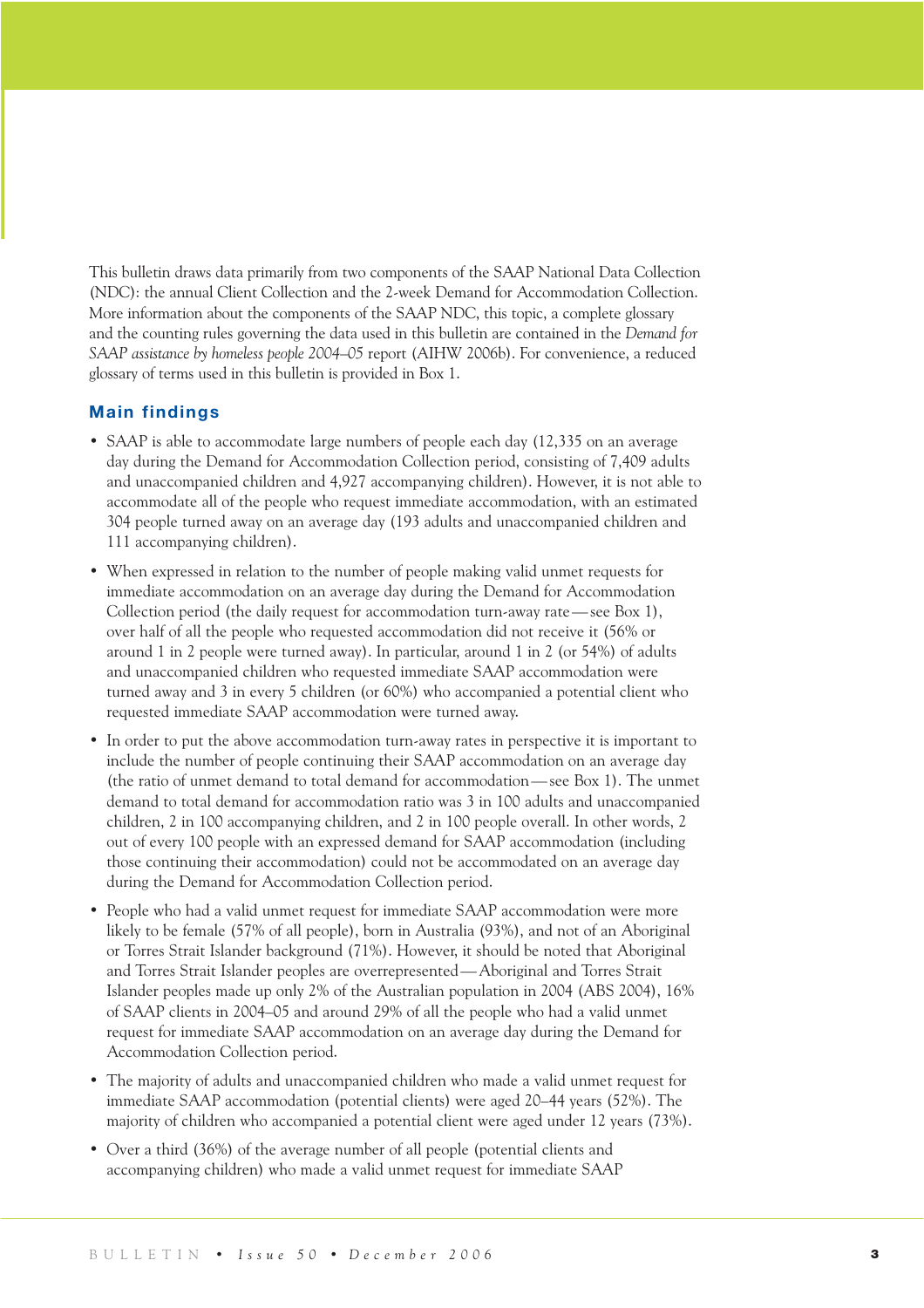accommodation during the Demand for Accommodation Collection period were accompanying children. For this reason, when potential clients (adults and unaccompanied children) and accompanying children are considered together, over half (55%) of all the people who were turned away sometime during the day were under 20 years of age.

- Family groups individual(s) with children, couples with children and couples without children — had more difficulty obtaining SAAP accommodation than people who presented on their own or with a group of unrelated people without children (individual(s) without children). Family groups had higher levels of unmet need for accommodation reported annually in the Client Collection and also reported higher daily accommodation turn-away rates and higher unmet demand to total demand for accommodation ratios on an average day during the Demand for Accommodation Collection period.
- Once in SAAP accommodation, family groups tended to stay longer. This is one factor underlying the higher degree of difficulty in placing families in the limited accommodation available.
- When accommodation could not be provided, referrals for accommodation at another source were made in 52% of cases. Referrals for accommodation were more likely to be made for family groups than for individual(s) without children (between 54% and 61% compared with 49%). However, they were not made in all cases and outcomes from referrals are not recorded.
- It should be noted that only those people asking for accommodation from an agency funded by SAAP are included in the data. People requiring SAAP accommodation but not asking for it are outside the scope of this bulletin.

## **SAAP in the context of homelessness**

SAAP is an important part of Australia's overall response to homelessness and represents a broader social safety net designed to assist people in crisis in the community. The overall aim of SAAP is to provide transitional supported accommodation and related support services to help people who are homeless or at imminent risk of homelessness achieve the maximum possible degree of self-reliance and independence. While various national programs and state and territory initiatives exist, SAAP is the major government response to homelessness in Australia and is often the last resort for people who find themselves without, or at risk of being without, safe, secure or adequate housing.

It is important to note that the estimates provided on people accessing and turned away from SAAP accommodation do not represent the total homeless population. One estimate of Australia's homeless population is produced by the Australian Institute of Health and Welfare using data produced by Chamberlain and MacKenzie for the Australian Bureau of Statistics. This estimates that on Census night 2001, 122,770 people experienced homelessness (AIHW 2005). Included in this estimate are around 99,900 people enumerated by Chamberlain and MacKenzie (of which 14,250 people were accommodated in SAAP agencies) and 22,868 people identified as marginal residents of caravan parks (Chamberlain & MacKenzie 2003).

Given the substantial difference between the total number of homeless people estimated by the Census and the number of people accommodated by SAAP, a large proportion of the homeless population do not receive SAAP accommodation. The relatively small number of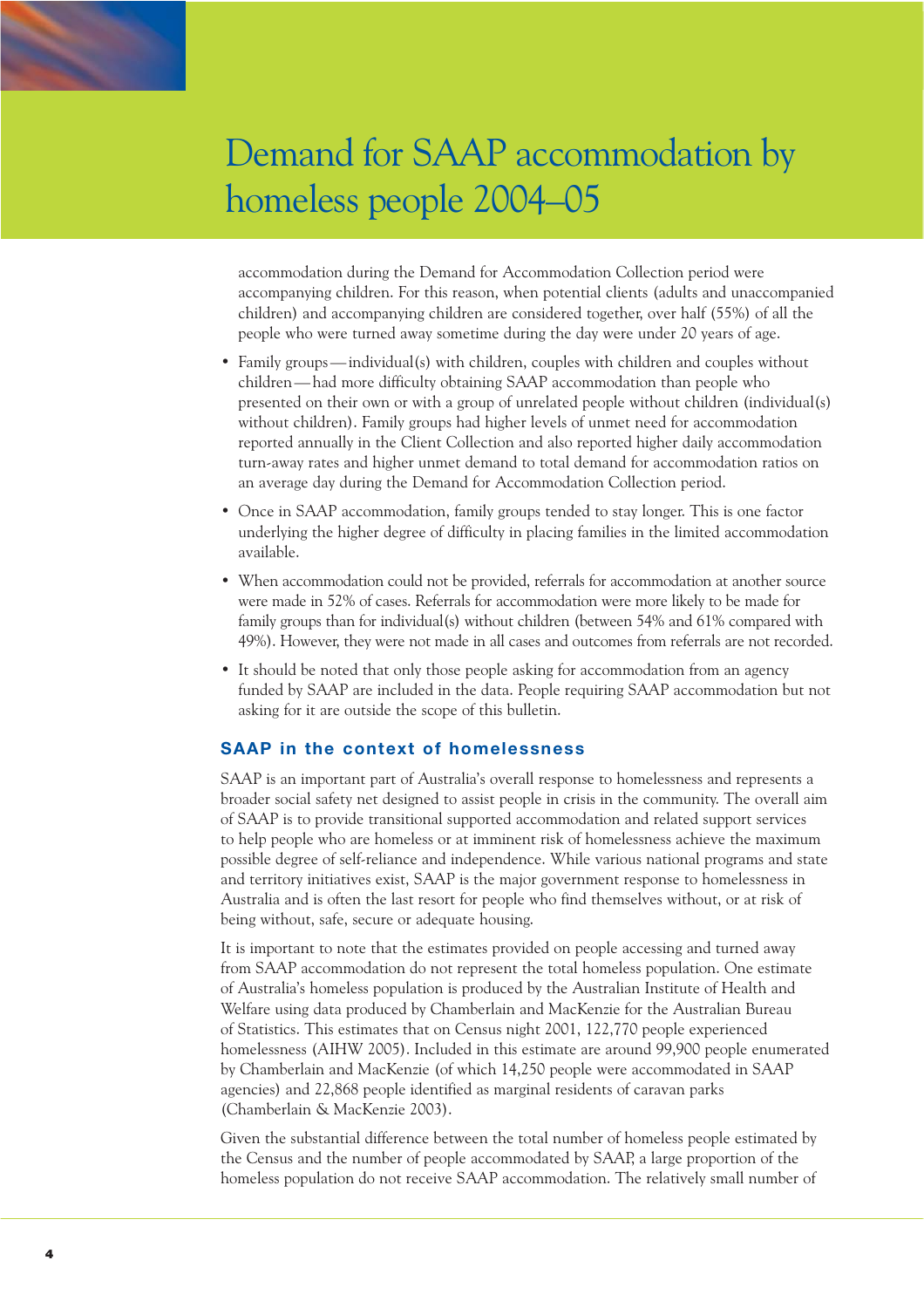people with unmet requests for SAAP accommodation also indicates that many homeless people do not request SAAP accommodation. There is, therefore, a level of 'hidden' demand for SAAP accommodation which could include people who do not know how to access SAAP agencies, may not be located near a SAAP agency, or may have given up attempting to receive support from a SAAP agency. It may also be the case, however, that many people counted as homeless by the Census do not consider themselves to be homeless or that their requirements from a government program are different from the services offered by SAAP (for example, improved living conditions). This may be the case, for example, for people who are living in boarding houses. For a more detailed discussion of the different definitions and estimates of homelessness, see Chapter 7 in *Australia's welfare 2005* (AIHW 2005).

## **Accommodation provided to SAAP clients and accompanying children**

The annual SAAP Client Collection includes data on the types of services that clients and accompanying children (see Box 1 for definitions) request, are provided with, are referred on for, and which they do not receive. Note that clients might request accommodation for themselves or their accompanying children more than once in a single support period but the number of times this occurs is not recorded in the Client Collection, only that a request was made at some time during the support period. The same is true for referral.

In 2004–05, there were 100,400 SAAP clients (AIHW 2006b:Table 2.2). These clients were accommodated, or had an ongoing relationship with a SAAP service provider, or received support that lasted for more than 1 hour on 173,100 occasions (support periods). Around half of these (85,200 or 49%) included a period of accommodation whereas the other half involved only support services. For people who became a SAAP client in 2004–05, SAAP or Crisis Accommodation Program (CAP) accommodation was provided in 90% of the 84,000 closed support periods (support periods that finished on or before 30 June 2004) where it was requested (Table 1).

Some of the clients supported by SAAP had children accompanying them. These 56,800 children accompanied a SAAP client on 78,500 occasions (accompanying child support periods) (AIHW 2006b:Table 2.2). There were 27,500 closed support periods for accompanying children in which SAAP or CAP accommodation was requested for children and it was provided in 92% of cases (Table 2).

In some cases SAAP agencies might not be able to meet all the client's requests directly. In these instances referrals to appropriate organisations might be arranged. In the context of the SAAP NDC, a referral means that an agency (SAAP or non-SAAP) has accepted the client for an appointment or interview. However, providing a client with a referral does not guarantee that the client's needs will then be met and there is no information recorded about client outcomes from referrals. Requests for accommodation were referred on when they could not be provided directly in 7% of closed support periods for both clients and accompanying children.

For some requested services, however, it might not be possible to either provide the accommodation or refer the client on, resulting in an unmet need (see Box 1). Requests for SAAP or CAP accommodation from clients could not be met in any way in 4% of closed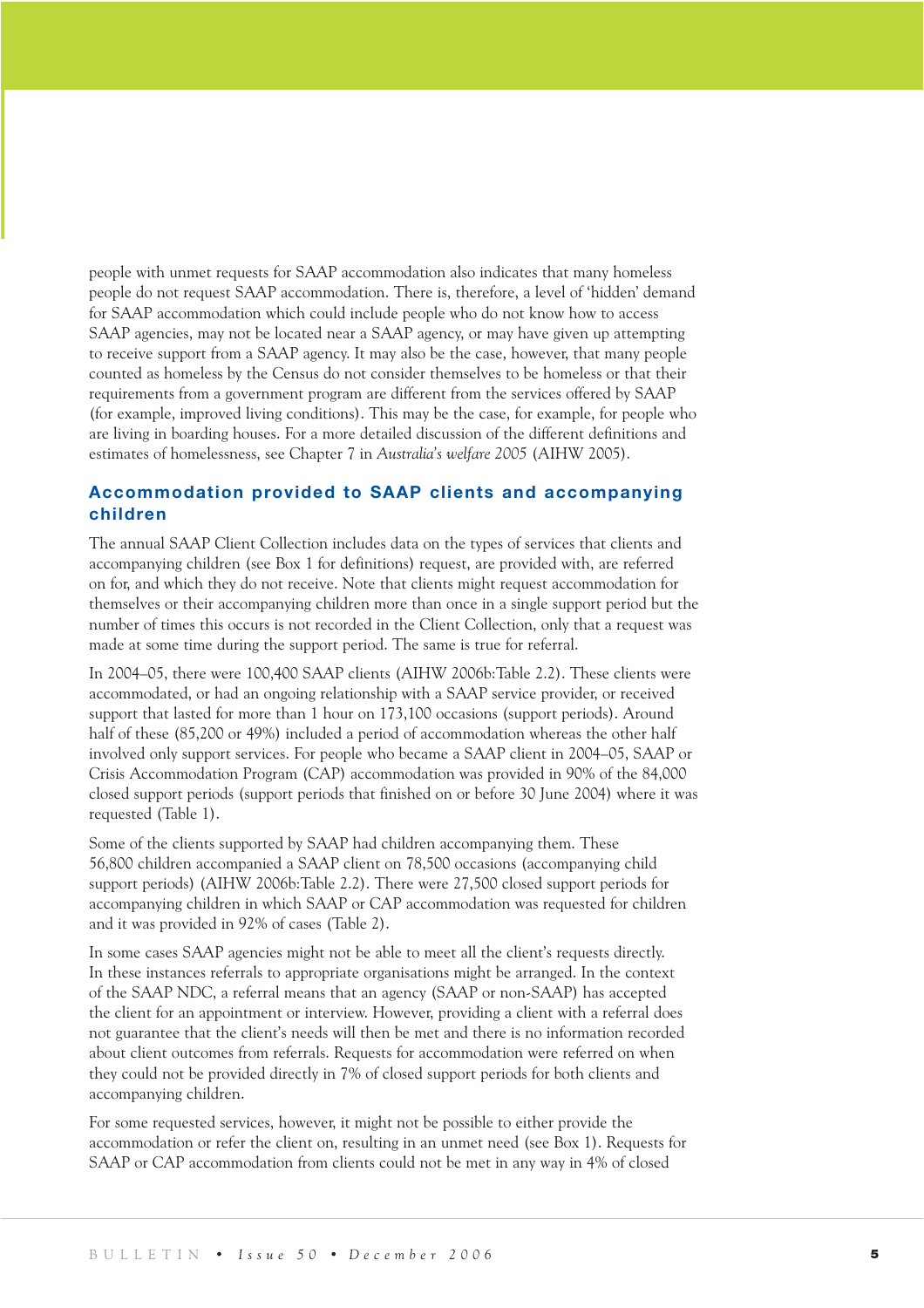support periods in which accommodation was requested.<sup>1</sup> Requests for SAAP or CAP accommodation could not be met in any way in just over 1% of cases for accompanying children.

## Requesting group

When examining the provision of accommodation according to requesting group, it becomes apparent that although individual(s) without children had a higher number of closed support periods with unmet need for SAAP or CAP accommodation than family groups— couples with children, couples without children and individual(s) with children— family groups had higher proportions of unmet need for SAAP or CAP accommodation (derived from Table 1). In particular, while accounting for smaller proportions of closed support periods, couples with children had requests for SAAP or CAP accommodation remaining unmet in 13% of their closed support periods, couples without children in 12% and individual(s) with children in 6% (Figure 1). This compares with 3% for individual(s) without children.



*Source:* Table 1.



There were far more closed support periods for children who accompanied a single person or persons who were not a couple (individual(s) with children) in which SAAP or CAP accommodation was requested, than for children who accompanied a couple (25,600 compared with 1,800) (Table 2). However, there was little difference in terms of the level of unmet need. Children accompanying a couple had an unmet need for SAAP or CAP accommodation in just under 2% of their closed support periods, compared with just over 1% for children who accompanied an individual(s).

<sup>1</sup> Note that these clients with unmet requests for SAAP or CAP accommodation were receiving other support services that generally required at least 1 hour of an agency worker's time on a given day, or that were provided on an ongoing basis over a period of time.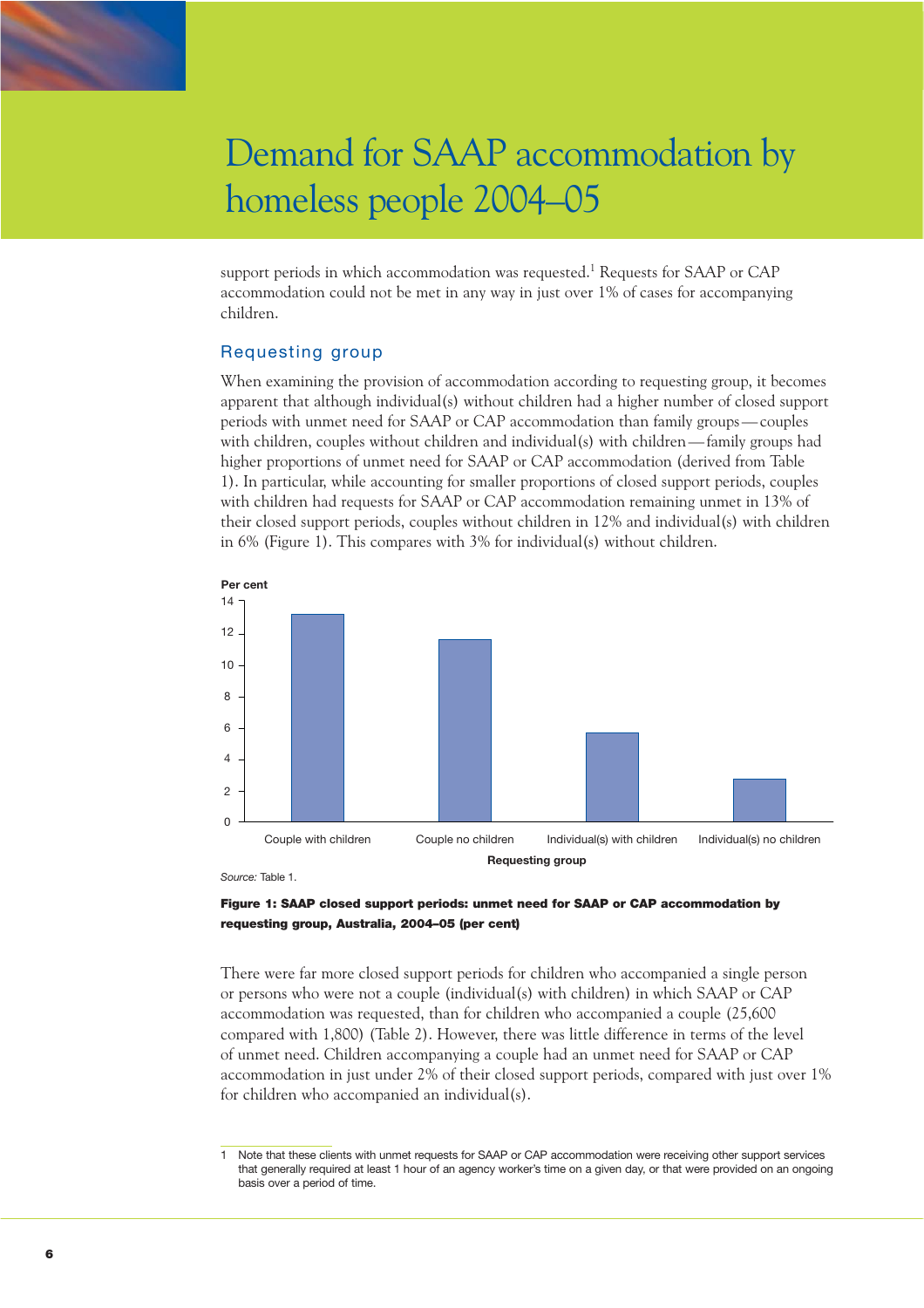### **People turned away without receiving SAAP accommodation**

As mentioned, clients and accompanying children can have unmet requests for SAAP accommodation while they are receiving support or accommodation from SAAP. These requests for accommodation, in addition to those made by people who do not receive any accommodation from SAAP at all, are counted during the 2-week Demand for Accommodation Collection.<sup>2</sup> In 2004–05, data on unmet requests for accommodation were collected between 1–7 December 2004 and between 11–17 May 2005. These requests were divided into valid and invalid requests and assigned to an estimated number of individuals (potential clients or accompanying children— see Box 1 and AIHW 2006b:Appendix 2). They were also categorised on the basis of when the accommodation was required. Immediate accommodation — that is accommodation required within 24 hours— is considered to be of particular importance in the context of homelessness.

This section presents two measures of unmet demand: (1) the daily request for accommodation turn-away rate and (2) the unmet to total demand for accommodation ratio (see Box 1). These are reported separately for potential clients who were not accommodated by the end of the day and for the children who accompanied them, by requesting group. An indication of the rate and ratio when adults, unaccompanied children and accompanying children are combined is also presented. However, it should be noted that accommodation dates are not collected for accompanying children. For the purposes of calculating the measures, it is assumed that accompanying children are accommodated at the same time and for the same duration as their parent or guardian. Finally, the demographic characteristics of people with a valid unmet request for immediate accommodation are presented.

The pattern of valid unmet requests for immediate SAAP accommodation recorded during the Demand for Accommodation Collection period was similar to that for unmet need for accommodation recorded for SAAP clients reported in the Client Collection. That is, people who presented to a SAAP agency on their own or with unrelated people without accompanying children were much more likely to be accommodated than people who presented in family groups. There are several possible explanations for this, including:

- it is easier to accommodate a lone person than a family group (fewer beds or rooms are often required)
- different client groups have differing requirements for and patterns of use of accommodation — for example, family groups are known to stay longer than lone people
- insufficient accommodation is available that is suitable for families
- different agencies have different operational practices— more resources may be spent providing intensive support at some agencies, meaning there are fewer beds available
- the historical view of the homeless does not include families.

<sup>2</sup> Note that people who do not receive SAAP accommodation may still receive other non-accommodation support services (see AIHW 2006b:Chapter 5 and AIHW 2006a:Chapter 7).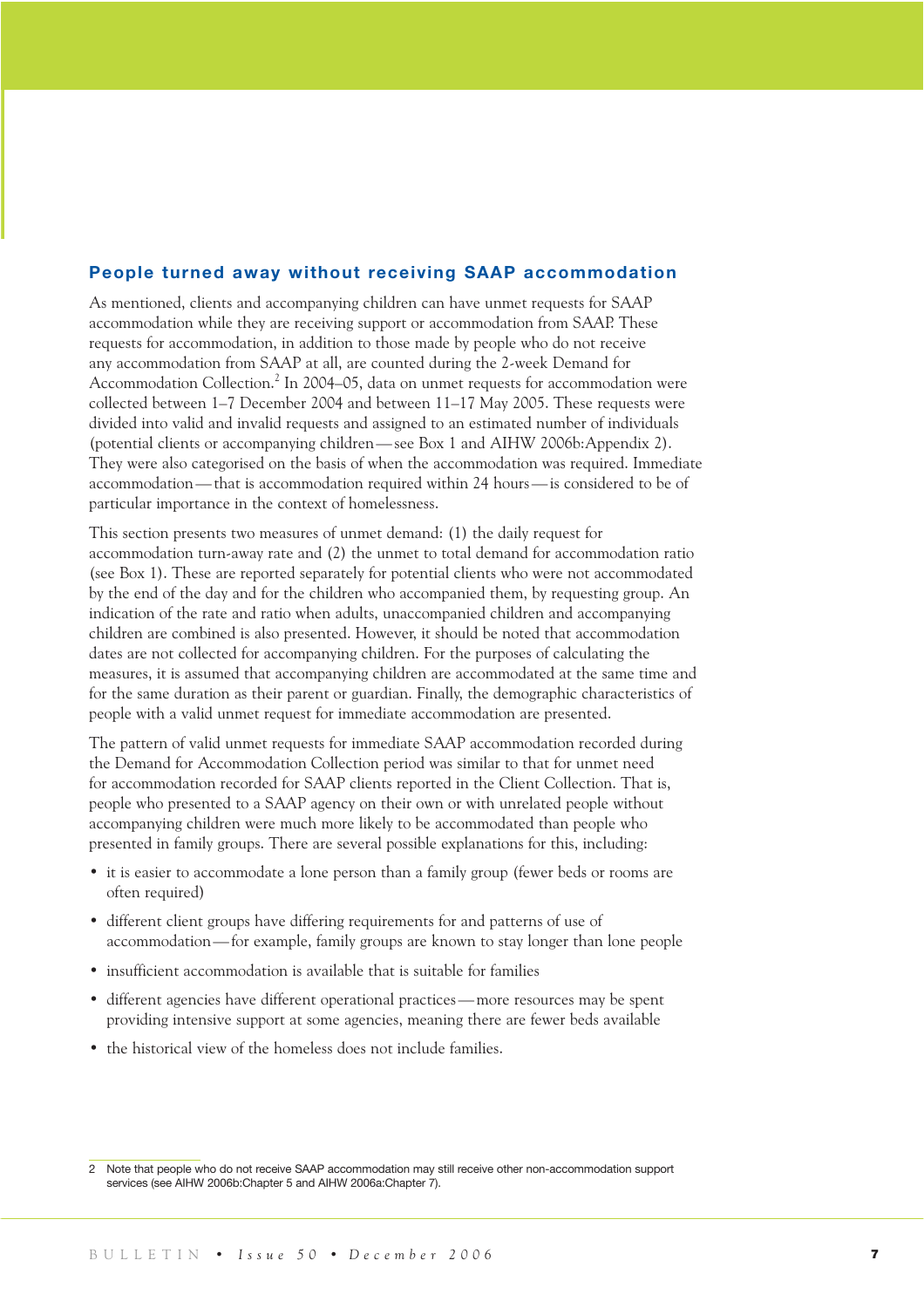

### Turn-away rate for adults and unaccompanied children

Nationally, on an average day during the Demand for Accommodation Collection period, more people who made a valid request for immediate accommodation were turned away than were newly accommodated by SAAP agencies. Around 46% of potential clients who made a request for immediate accommodation received accommodation from a SAAP agency either on their first attempt or in a subsequent request for accommodation, leaving 54% who could not be accommodated by the end of the day (Table 3). That is, 193 potential clients who requested immediate SAAP accommodation on an average day out of the 360 adults and unaccompanied children who made a request for immediate SAAP accommodation on that day were turned away.

The turn-away rate for the different groups who requested immediate accommodation suggests that, overall, SAAP is more able to provide accommodation for individual(s) who presented without children. This group had the lowest daily turn-away rate nationally (47% or 112 out of 238 people) (Figure 2). This is in spite of the fact that individual(s) without children made up the largest proportion of adults and unaccompanied children seeking immediate SAAP accommodation and the largest proportion already accommodated in SAAP on an average day (66% and 63% respectively) (derived from Table 3). Individual(s) without children was also the only group more likely to be accommodated than not on an average day, with 53% of adults and unaccompanied children who made requests being accommodated by the end of the day. All other requesting groups, although smaller in number, were more likely to not find accommodation in SAAP, with 81% of couples without children (or 9 people out of 11 adults and unaccompanied children), 78% of couples with children (or 11 out of 14) and 64% of individual(s) with children (or 62 out of 97) who sought immediate accommodation being turned away each day. In other words, only around 1 in 5 people who presented as a couple without children, around 1 in 4 people who presented as a couple with children, and slightly less than 1 in 3 people who presented as an individual(s) with children were able to find accommodation on an average day compared with over 1 in 2 people who presented as an individual(s) without children. Note that these figures do not include accompanying children.



*Source:* Table 1.

Figure 2: Daily request for accommodation turn-away rate for adults and unaccompanied children who requested immediate SAAP accommodation, by requesting group, Australia, 1–7 December 2004 and 11–17 May 2005 (per cent daily average)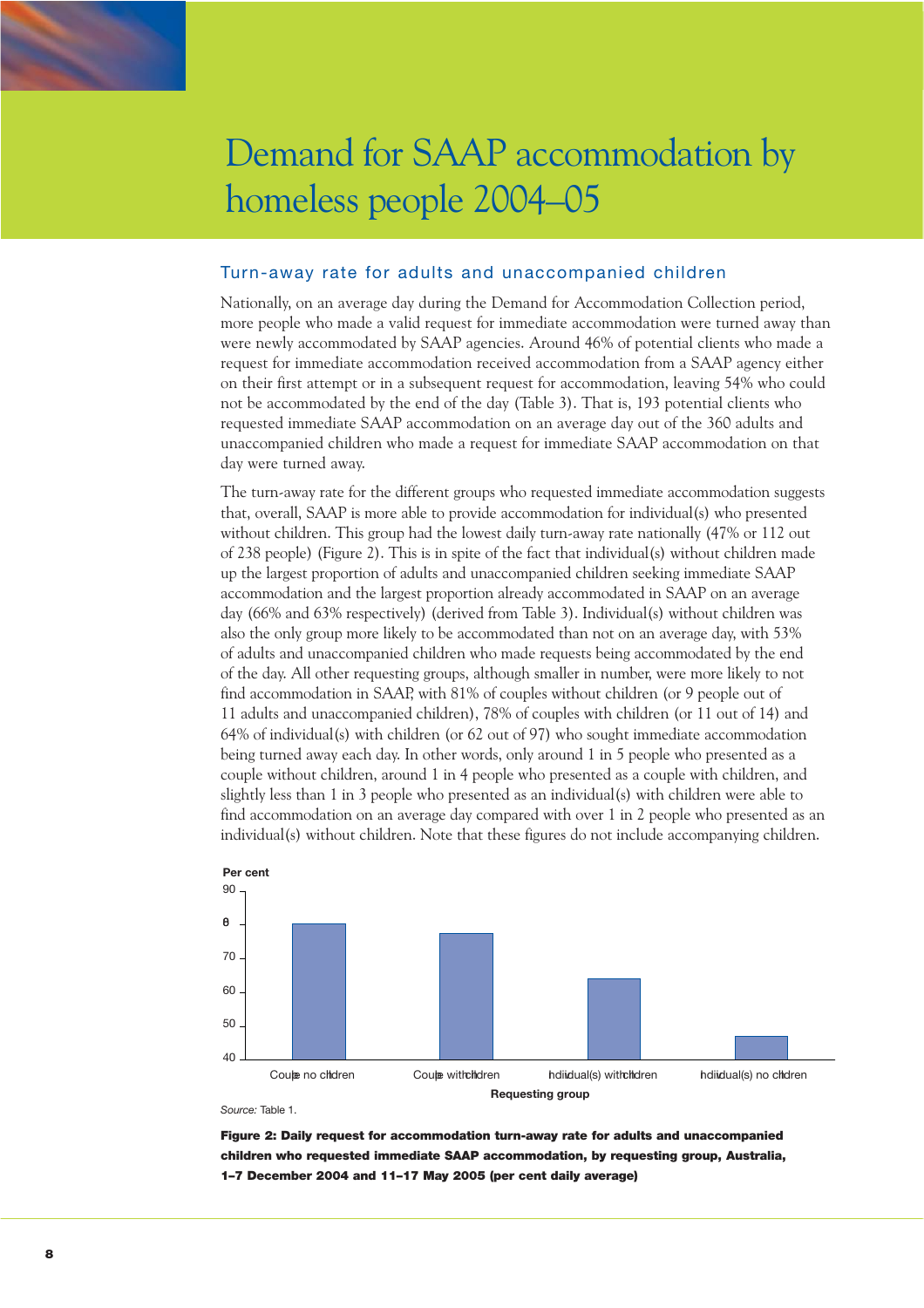## Ratio of unmet demand to total demand for accommodation for adults and unaccompanied children

The daily request for accommodation turn-away rate provides an indication of a person's likelihood of obtaining SAAP accommodation. However, SAAP accommodates large numbers of clients and accompanying children on any given day, including clients and accompanying children who were continuing their accommodation from a previous day. For this reason, simply examining the turn-away rate without acknowledging the number of people already in SAAP accommodation provides an incomplete picture of the performance of SAAP. It is therefore important to consider the level of unmet demand for SAAP accommodation in relation to the number of people already accommodated in SAAP.

It is interesting to note that people requesting accommodation on a daily basis made up only 5% (360) of the total average daily expressed demand for accommodation (7,602) (Figure 3). These numbers indicate that on a national basis SAAP agencies are operating to capacity, with the demand for SAAP accommodation unable to be completely met. Measuring the additional capacity required to accommodate the expressed demand for SAAP accommodation is discussed in the final section of this bulletin.



*Source:* Derived from Table 3.

### Figure 3: Expressed demand for immediate SAAP accommodation for adults and unaccompanied children, Australia, 1–7 December 2004 and 11–17 May 2005 (daily average number and per cent of total expressed demand for accommodation)

As can be seen, SAAP accommodates large numbers of people on a daily basis. However, it is unable to accommodate all of the people who request immediate accommodation. When the number of people who could not be accommodated is considered in relation to the total expressed demand for immediate SAAP accommodation (people who requested SAAP accommodation that day and people who were continuing their accommodation from a previous day), 3 in every 100 adults or unaccompanied children could not be accommodated on an average daily basis (Table 3). This is termed the unmet demand to total demand for accommodation ratio (see Box 1). This measure does not, however, provide a measure of the additional capacity required in SAAP to meet the total expressed demand for SAAP accommodation (see the section 'Meeting the expressed demand for SAAP accommodation').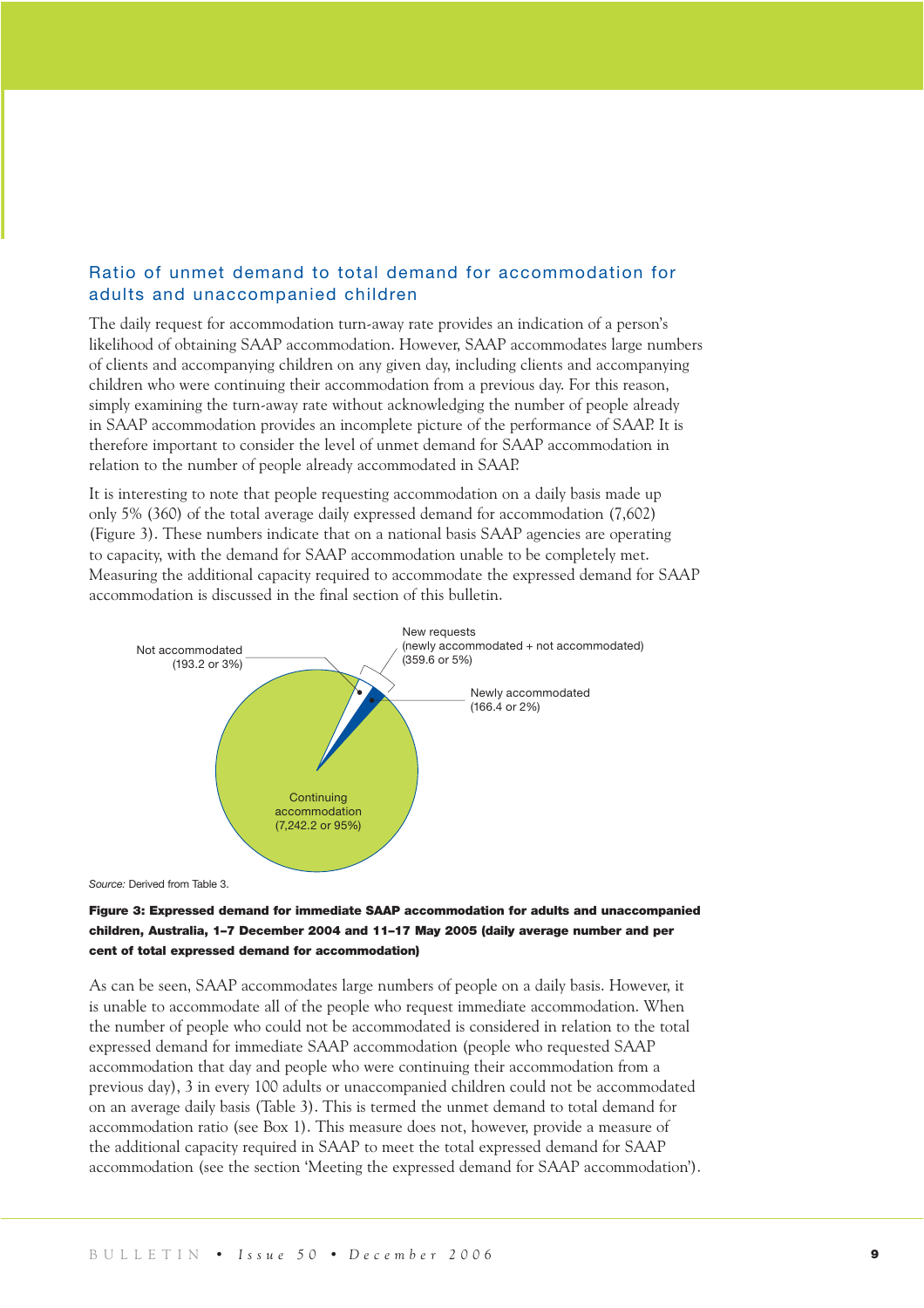It is interesting that, while couples with children had the second highest daily turn-away rate (78%), when those who were continuing their accommodation were factored in, couples with children reported the lowest unmet to total demand for accommodation ratio of 2 in 100 (Figure 4). Individual(s) who presented without children also had a low unmet demand to total demand for accommodation ratio (2 in every 100). As with the daily request turn-away rate couples without children recorded the highest ratio (6 in 100). This was followed by  $individual(s)$  with children  $(3 \text{ in } 100)$ . This suggests that couples without children have the greatest difficulty accessing immediate SAAP accommodation. However, it should be noted that couples without children accounted for the smallest average proportion of people both requesting immediate accommodation (3%) and those continuing their accommodation (2%) (derived from Table 3).



*Source:* Table 1.



## Turn-away rate for accompanying children

For accompanying children, the national daily turn-away rate from SAAP accommodation was 60%, indicating that accompanying children were more often turned away than accommodated when their parent(s) or guardian(s) made a valid request for immediate accommodation (Table 4). This indicates that their chance of receiving accommodation was around 2 in every 5 accompanying children.

By requesting group, children who accompanied a couple were more likely to be turned away on an average day after their parent(s) or guardian(s) requested immediate accommodation than children who accompanied an individual(s)— 68% of children who accompanied this requesting group were turned away, compared with 59% of accompanying children who presented with an individual(s).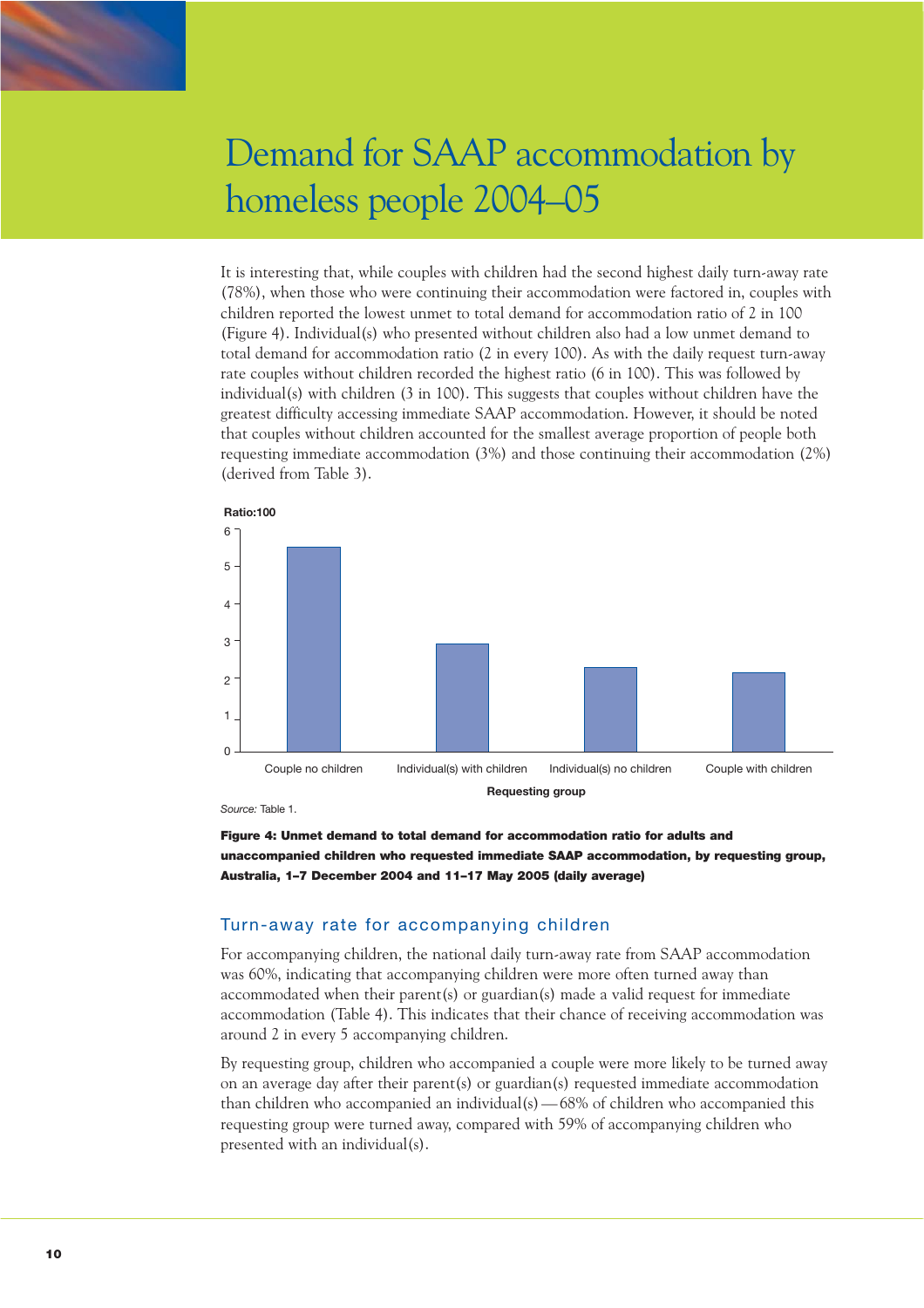## Ratio of unmet demand to total demand for accommodation for accompanying children

The unmet demand to total demand for accommodation ratio for accompanying children was 2 in 100 (Table 4). Conversely to the daily request turn-away rate, children who presented with an individual(s) as opposed to a couple reported a slightly higher ratio (2 in 100 compared with 1 in 100).

### Total people turned away

Nationally, when adults, unaccompanied children and accompanying children are combined and used to calculate the daily turn-away rate, the proportion turned away was 56% (derived from Tables 3 and 4). This means that the likelihood of finding accommodation is a little worse than 1 in every 2 people on an average day. By requesting group, couples without children were the group that was most likely to be turned away (81% or around 4 in every 5 people), followed by couples with children (73%), individual(s) with children (61%) and individual(s) without children (47%).

## Ratio of unmet demand to total demand for accommodation for all people

Nationally, when adults, unaccompanied children and accompanying children were combined and used to calculate an aggregate ratio of unmet demand to total demand for accommodation, the ratio dropped slightly to 2 in 100 (derived from Tables 3 and 4). There was also little variation according to requesting group with the rates almost remaining steady. Again, couples without children were the group that had the highest ratio (6 in 100).

## Demographic characteristics of people who made a valid unmet request for accommodation

An indication of the characteristics of people who were turned away can be gained from the analysis of potential clients and the children that accompany them (see Box 1 for definitions). The number of potential clients does not correspond directly to the number of people turned away because some people who made a valid unmet request for immediate accommodation received accommodation later in the day. Furthermore, caution should be exercised when interpreting the number of potential clients by Aboriginal and/or Torres Strait Islander status and country of birth because of the high proportions of missing and unknown data in these categories (39% and 31% respectively) (derived from Table 10).

In 2004–05, people who made a valid unmet request for immediate SAAP accommodation were more likely to be female (59% of potential clients, 55% of accompanying children, and 57% of all people—derived from Tables 6, 7 and 8), born in Australia (94% of males, 93% of females and 93% of all people), and not of an Aboriginal or Torres Strait Islander background (76% of males, 66% of females and 71% of all people) (derived from Tables 9 and 10 excluding data with unknown Aboriginal and/or Torres Strait Islander status or country of birth).

When examining the age profile of people who made a valid unmet request for immediate SAAP accommodation, the majority of adults and unaccompanied children were aged 20–44 years (51% of male potential clients, 52% of female potential clients and 52% of all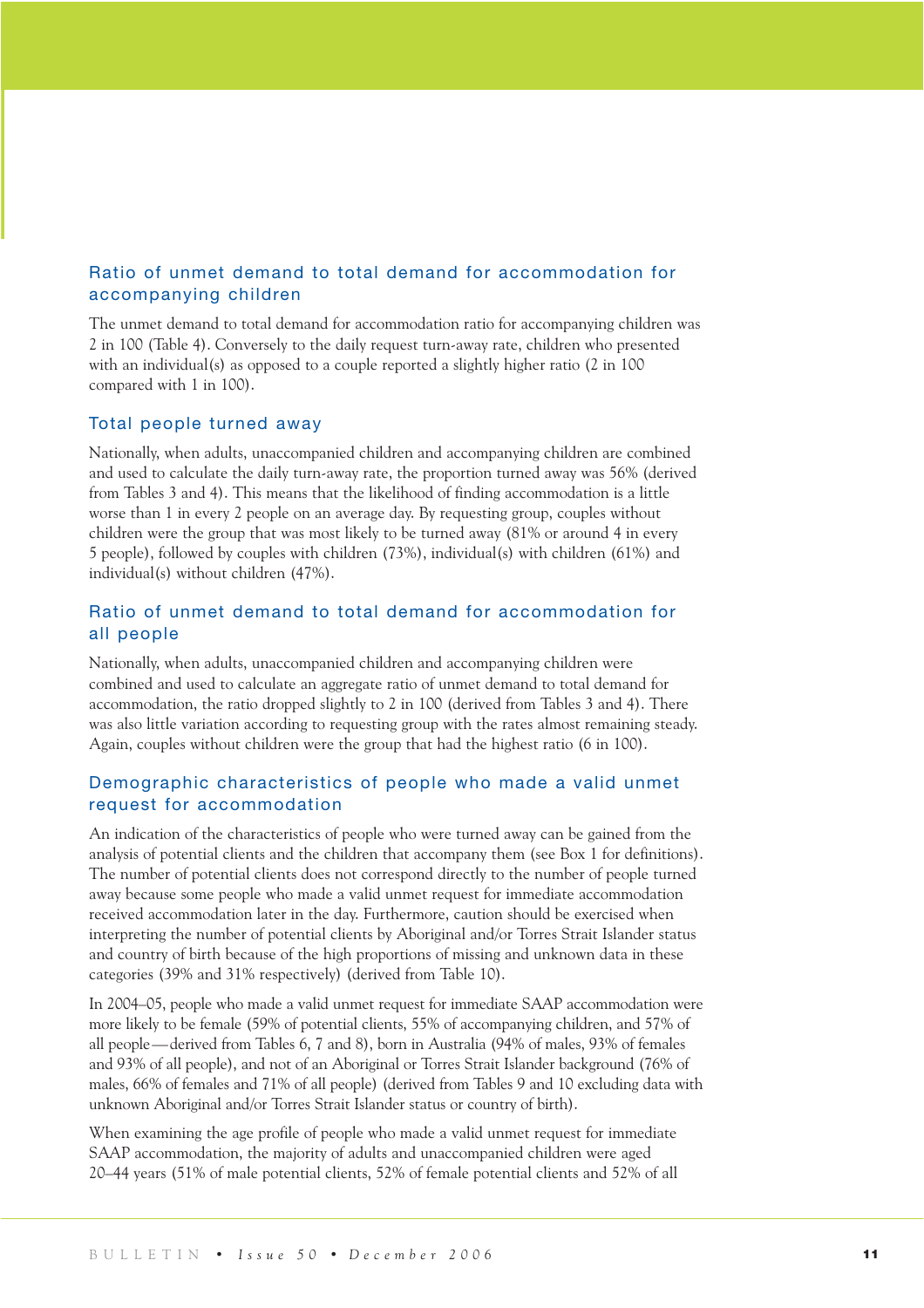potential clients) (Tables 6, 7 and 8). The majority of children who accompanied a potential client(s) were aged under 12 years (75% of male accompanying children, 71% of female accompanying children and 73% of all accompanying children).

Over a third of the average number of people who were turned away at some time during an average day in the Demand for Accommodation Collection period were accompanying children (38% of males, 35% of females and 36% of all people) (derived from Tables 6, 7 and 8). For this reason, when potential clients and accompanying children are considered together, over half of the people who had a valid unmet request for accommodation were under 20 years of age (57% of males, 53% of females and 55% of all people) (Tables 6, 7 and 8).

**By requesting group** The majority of adults and unaccompanied children who made a valid unmet request for accommodation presented as an individual(s) without children, but when potential clients and accompanying children are considered together, over half of the people who made a valid unmet request for accommodation presented as an individual(s) with children (a daily average of 176 out of 332 people or 53%) (Table 8). Individual(s) with children were most commonly female (82% of potential clients were female, derived from Tables 6 and 7).

In general, there were only small differences in the demographics according to requesting group. However, high proportions of both males and females who presented as an individual(s) with children were of Aboriginal or Torres Strait Islander origin (25% of males and 26% of females). Couples who presented with children also had a high proportion of people of Aboriginal or Torres Strait Islander origin (26% of both males and females). This compares with between 9% and 18% for males and between 15% and 18% for females in the other two requesting groups.

## Referrals for accommodation

In order to inform the discussion regarding the ability of SAAP to deal with the demand for SAAP accommodation, it is necessary to examine whether attempts were made to secure accommodation at another source when people were turned away. Referrals for accommodation include situations where people were referred to another SAAP agency or non-SAAP organisation for accommodation as well as situations where brokered accommodation paid for by a source other than SAAP, such as a housing department, was offered. As it is not possible to determine whether a referral for accommodation was made for all or part of a requesting group in the Demand for Accommodation Collection, the discussion of referrals is based on the number of valid unmet requests for immediate SAAP accommodation (see Box 1) rather than the number of people who made those requests.

While not all people requesting immediate SAAP accommodation were able to be accommodated, SAAP agencies were able to make a formal referral for accommodation at an alternative source in 52% of valid unmet requests (Table 11). This means that individuals or groups whose request for accommodation was not able to be met directly by that SAAP agency were helped to find accommodation at another source in just over half of cases (for example, in another SAAP agency, a hostel, a caravan park, etc.). It must be noted that outcomes from referrals are not recorded so it is not known how many of the people who were referred on for accommodation actually secured that accommodation nor whether the quality of the referred accommodation is comparable to that offered by SAAP.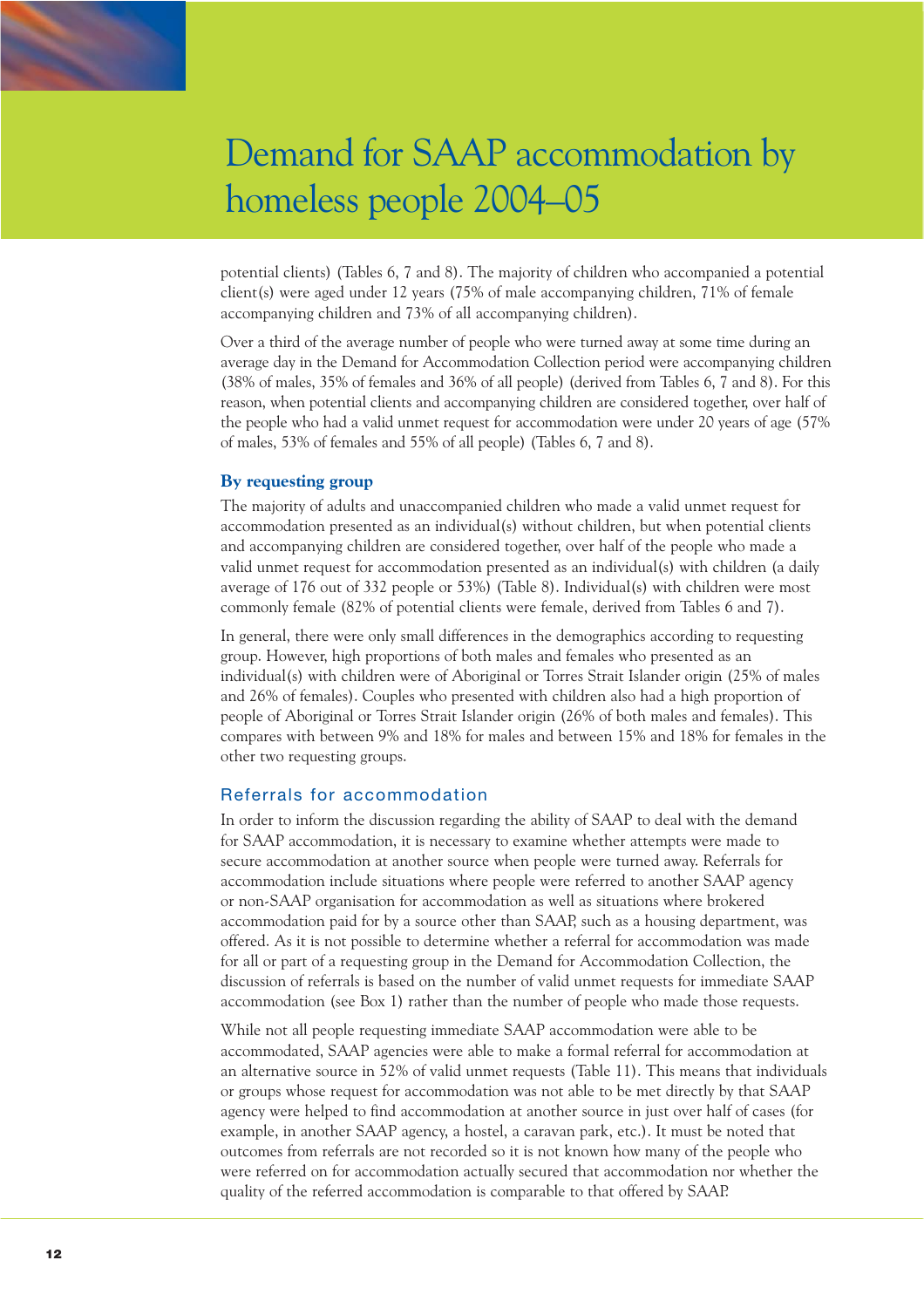Referrals for accommodation were more often made for family groups (when considered as a proportion of the valid unmet requests for immediate accommodation made on an average day by each group) (Figure 5). Couples without children had a referral for accommodation arranged in 61% of their valid unmet requests for immediate accommodation, followed by individual(s) with children (in 56%) and couples with children (in 54%). Individual(s) without children had a referral for accommodation arranged in 49% of their valid unmet requests for immediate accommodation.





Although a higher proportion of referrals were made for family groups than for individuals to secure alternative accommodation when it could not be provided by a SAAP agency, the proportions are still not high and, as mentioned, there is no guarantee that a referral will result in accommodation being provided or that the quality of the referred accommodation is comparable to that offered by SAAP. Further, data on the reasons that groups were turned away sometime during an average day show that the majority of valid unmet requests for accommodation occurred because there was insufficient accommodation available at the agency (61%) (AIHW 2006b:Table 6.1). This was particularly true for family groups, with couples who presented with children having their request for accommodation not met because there was insufficient accommodation available in 67% of cases, individual(s) who presented with children in 64% and couples who presented without children in 59%. These proportions, particularly those for couples and individual(s) with children, were higher than those reported for individual(s) who presented without children (58%). Couples without children had a higher proportion than the other groups where their requests for accommodation were not met because the type of accommodation requested was not provided by the agency (13% compared with between 6% and 8% for the other groups). This includes situations where longer term accommodation was not able to be provided.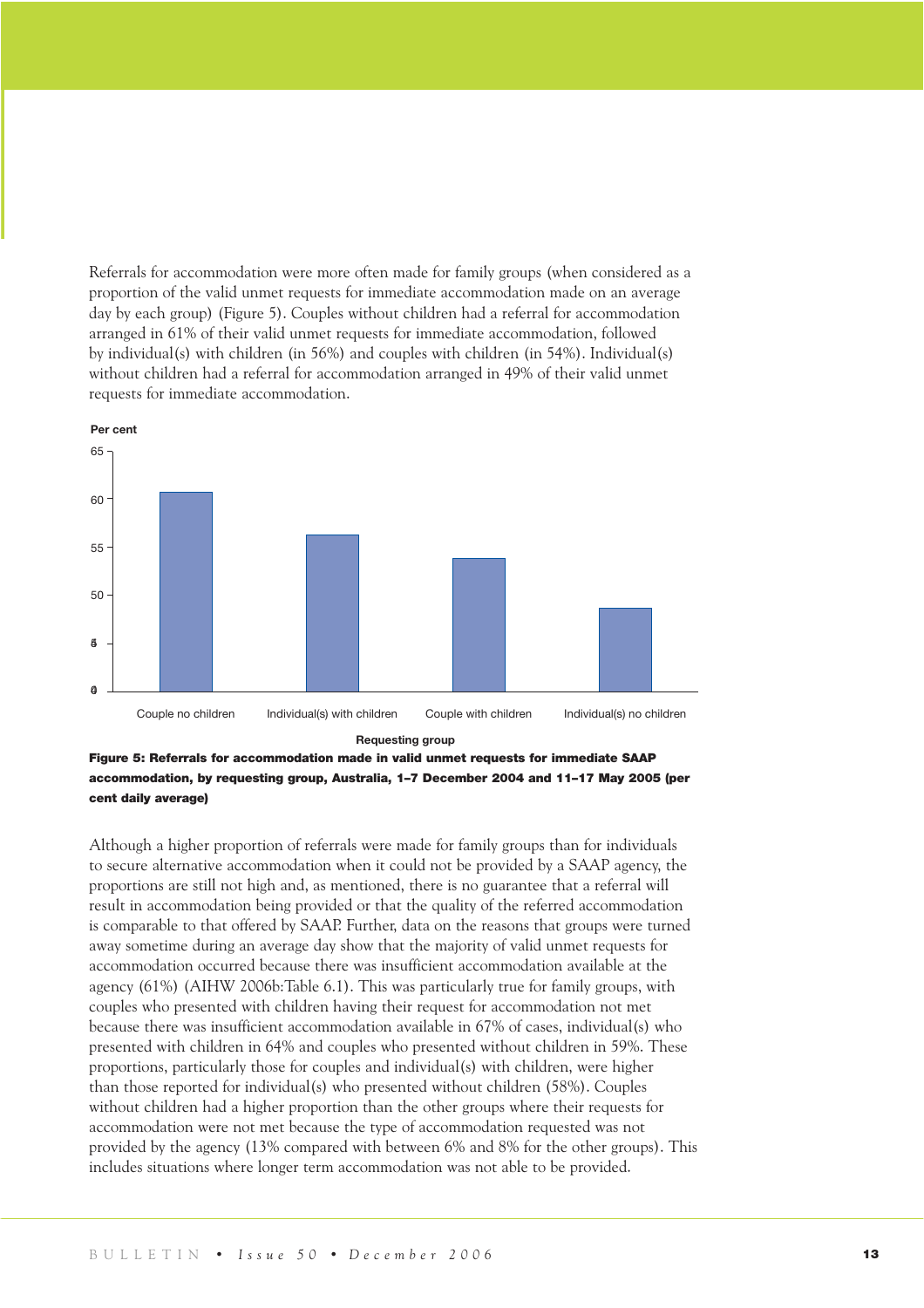

### **Patterns of accommodation use**

The data presented so far on the demand for immediate SAAP accommodation indicate that there is a lack of accommodation available for family groups, particularly couples without children. One reason that it may be more difficult for family groups to find accommodation in SAAP is that once they are accommodated, these groups tend to stay longer than individual(s) who present without children (Figure 6). Therefore, the turnover of beds is slightly less for family groups than for individual(s) without children. Whether this is because they require more intensive support that can be provided only while they are in SAAP accommodation or because it is difficult to find alternative accommodation for family groups cannot be definitively answered from the data.

Couples with children had the longest average length of accommodation (115 days), followed by individual(s) with children (61 days), and couples without children (56 days). Individual(s) who presented without children had the lowest average length of stay (37 days) (Figure 6). This, combined with the unmet demand to total demand for accommodation ratio and higher turn-away rates presented earlier, suggests that most of the accommodation that is available for family groups is already taken up each day.



### *Notes*

1. Cases excluded due to missing data: 2,910.

2. Excludes accommodation starting and ending on the same day.

3. Figures have been weighted to adjust for agency non-participation.

*Source:* SAAP Client Collection.

Figure 6: SAAP closed support periods: mean and median length of accommodation by client group, Australia, 2004–05 (number of days)

### **What types of agencies are people turned away from?**

By looking at the turn-away rate according to the primary target group of the agency that people approached and the groups of people who were unable to be accommodated after requesting accommodation from these agencies, an indication of the need for more accommodation in particular target groups can be estimated. This does not, however, equate to the additional capacity required (see the section 'Meeting the expressed demand for SAAP accommodation').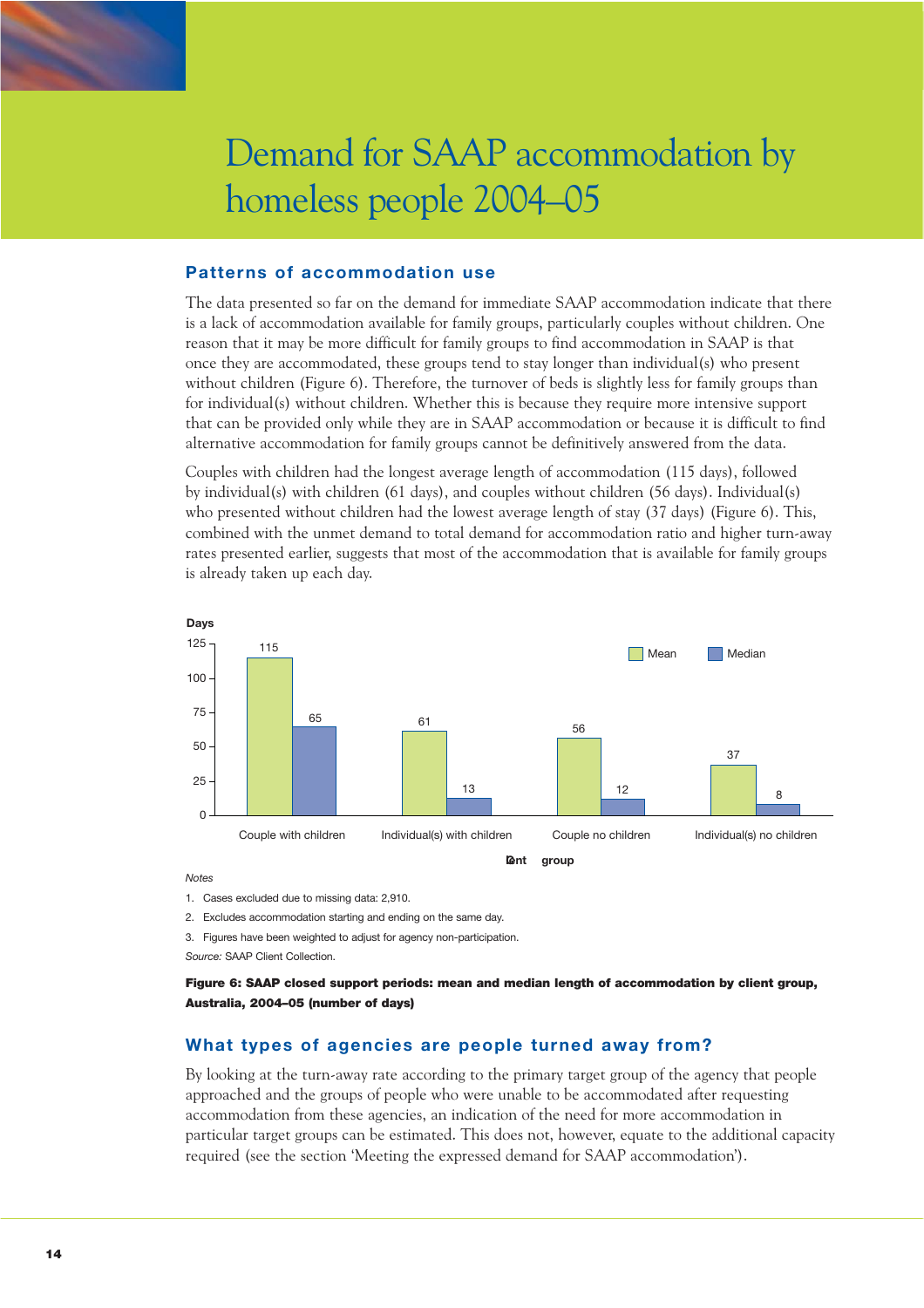Nationally, all agencies had to turn people away from accommodation, but agencies that were primarily targeted at families had the highest turn-away rate according to primary target group (81%) (Table 5). Although this type of agency did not turn away the greatest number of people compared with some of the other target groups, they were unable to accommodate a large proportion of family groups who requested immediate accommodation.

When examining the primary target group of the agencies approached by adults and unaccompanied children who were not accommodated according to requesting group, it can be seen that a high proportion of couples with children who were not accommodated approached agencies primarily targeted at families (34%) (Table 12). Couples with children had one of the highest daily turn-away rates of the requesting groups (78%) (Table 3). In addition, 26% of individual(s) with children who were not accommodated approached family agencies (Table 12). The data suggest that there is a need to provide more accommodation at family-targeted agencies. However, these are national figures and where the accommodation is needed most requires data at a finer level to determine the geographical areas of greatest need. Note also that estimating the additional capacity required is problematic at present (see the section 'Meeting the expressed demand for SAAP accommodation').

Cross-target agencies also reported a high turn-away rate. These are agencies that generally accept a wide range of clients. This type of agency turned people away in 59% of daily requests (Table 5). Again it was family groups, particularly couples, who had the most difficulty finding accommodation at this type of agency—53% of couples without children and 59% of couples with children who were not accommodated by the end of the day approached cross-target agencies (Table 12). Interestingly, 75% of all valid requests for immediate accommodation at cross-target agencies were made by individual(s) without children who were the group that had the lowest daily turn-away rate according to the primary target group of the agency (AIHW unpublished data and Table 3). This suggests that cross-target agencies are more able to cater for individuals on their own than for family groups.

Agencies that primarily targeted women escaping domestic violence had one of the lowest average daily turn-away rates (46%) and were one of only three agency types that were more likely to be able to accommodate people than not on an average day (Table 5). A large proportion of the valid unmet requests for immediate accommodation at this type of agency were made by individual(s) with children (57%) (AIHW unpublished data). This could explain the slightly lower rate of individual(s) with children who were turned away compared with the other family groups (Table 3). However, these agencies were still not able to accommodate all of the individual(s) with children who requested immediate accommodation (38% of individual(s) with children who approached this type of agency were not able to be accommodated by the end of the day) (Table 12).

Agencies that primarily targeted single men accommodated a large number of clients on an average day during the Demand for Accommodation Collection period (1,353 or 18%) (Table 13). However, they also reported the lowest average daily turn-away rate (33%) (Table 5). Of all the valid requests for immediate accommodation at this type of agency, 98% were made by individual(s) without children which explains the low turn-away rate for this requesting group (AIHW unpublished data). In addition, low proportions of each requesting group who were not accommodated approached this type of agency (14% of individual(s) without children, 3% of individual(s) with children, 7% of couples without children, and no couples with children who were not accommodated by the end of the day approached this type of agency) (Table 12).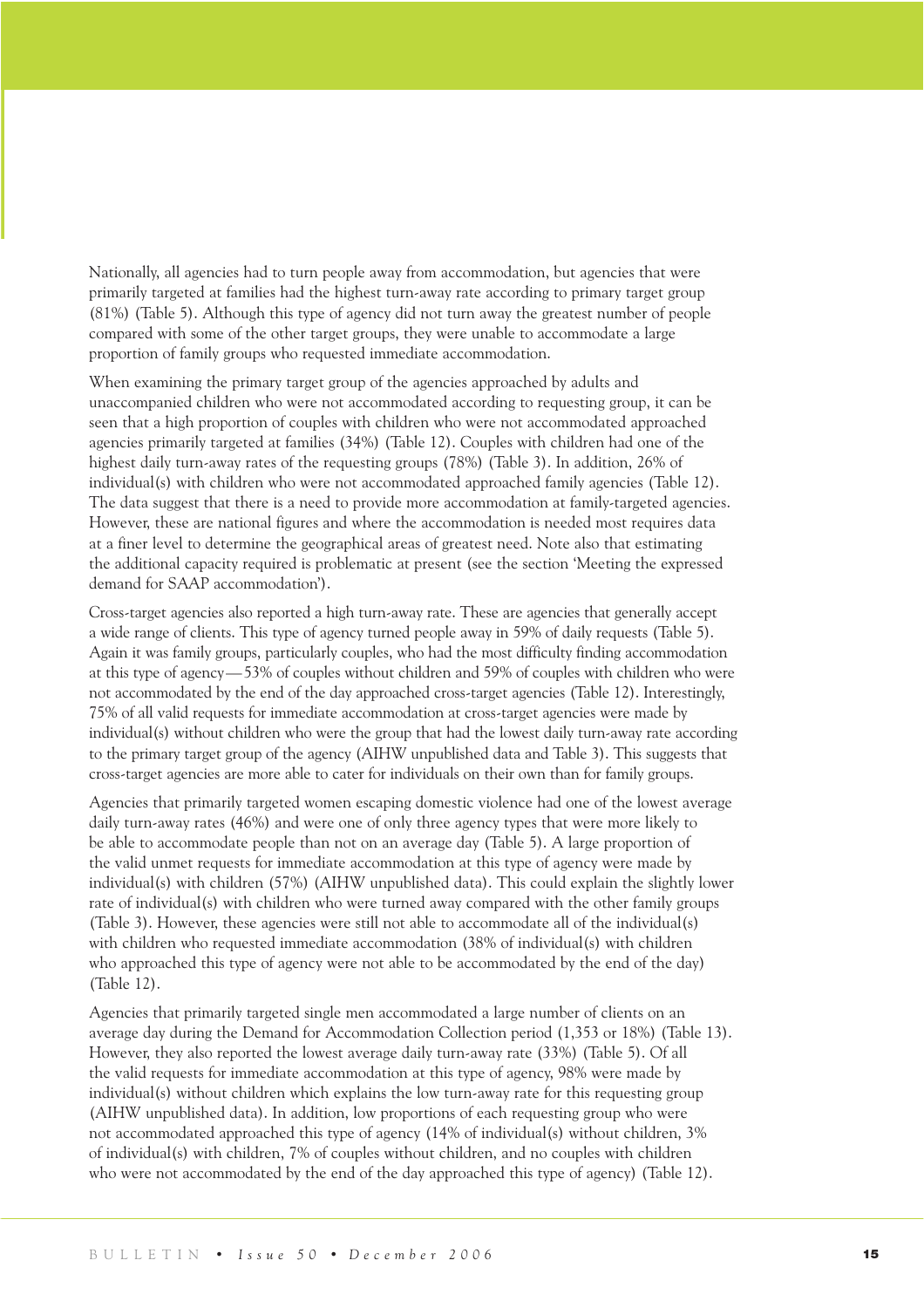

This suggests that the SAAP service system nationally is better able to meet requests for accommodation for individuals than for family groups. Some possible reasons for this were presented earlier (see the section 'People turned away without receiving SAAP accommodation'). Furthermore, the dynamics in the relationship between the supply and demand for SAAP accommodation are not well understood (for example, hidden need) and require further investigation.

## **Meeting the expressed demand for SAAP accommodation**

There are several ways that SAAP could increase capacity in order to meet the current level of demand for SAAP accommodation. These include providing additional beds, facilities, staff or funds. However, there are also other ideas about how an increase in capacity can be catered for. The fifth SAAP Agreement (SAAP V) has emphasised the goals of early intervention and post-crisis support. These goals have the potential to free up crisis accommodation for those who most need it. The former, early intervention, would pre-empt the need for a crisis bed in the first place; the latter, post-crisis support, can reduce the probability of a client returning for more accommodation. With the implementation of the SAAP V goals, it will be most interesting to see whether there are any changes in the demand for accommodation data.

As discussed earlier in this bulletin, using the current Demand for Accommodation Collection, it is difficult to estimate how much additional capacity is required to match the level of demand for SAAP accommodation. The current collection can only provide estimates of the expressed undersupply of accommodation for people on an average day. These measures assume, however, that those turned away from accommodation require accommodation for only one night, that all those who need SAAP accommodation are currently approaching SAAP agencies and that demand is consistent. There is sufficient evidence to suggest that this is not the case.

One approach to measuring capacity, and hence providing an estimate of how much additional accommodation would be required each day to meet the demand for SAAP accommodation, would be to consider how long a given group generally stays in SAAP accommodation once they are accommodated (as accommodation patterns do vary) in conjunction with how many people are accommodated in SAAP each day and how many are turned away. However, the NDC currently does not differentiate how many of the requests on a given day are new requests. It is possible that, for some groups, predominantly the same people are requesting accommodation each day. If this is the case, then the amount of extra accommodation required would be less than if everybody turning up each day was a new potential client. An adjustment to the collection form is currently being developed that will enable an estimate of the additional accommodation required to meet the current level of demand for SAAP accommodation.

Another area requiring more work is whether those people being turned away from SAAP accommodation are being provided with non-SAAP accommodation, for example, brokerage money being used to purchase hotel beds. The NDC does currently measure the number of unmet requests where a referral for accommodation was made but this is not equivalent to the number of people turned away (see the section 'Referrals for accommodation'). The NDC has also been asked to measure the supports being provided to people turned away to enable more analysis of patterns of demand and support. Again this is currently measured at the request level (see AIHW 2006b: Chapter 5).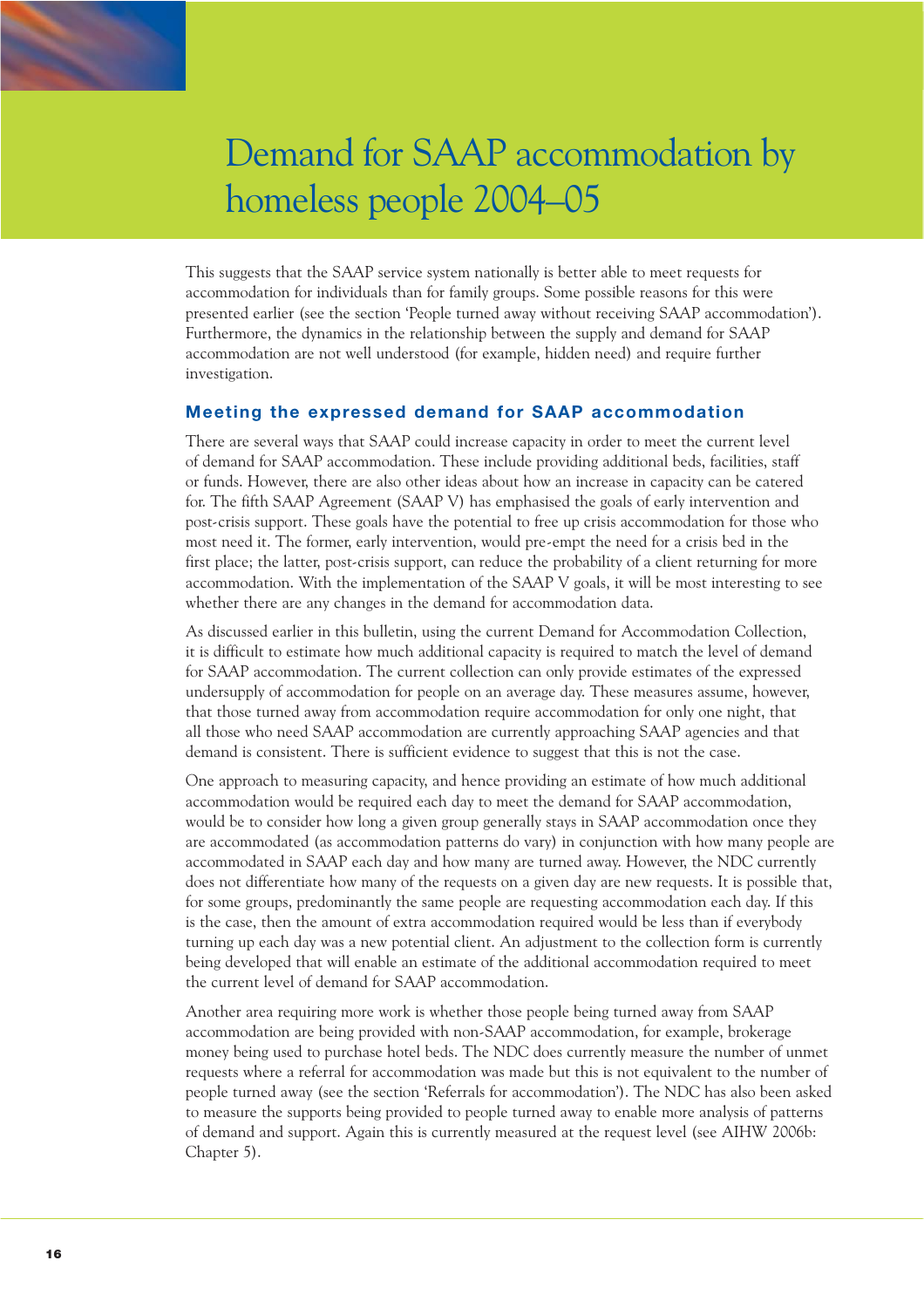## **Appendix 1: Statistical tables**

Table 1: SAAP/CAP accommodation requested in closed support periods: requesting group by provision, Australia, 2004–05 (per cent)

|                             |              |                 |                 |              | <b>Closed support periods</b> |
|-----------------------------|--------------|-----------------|-----------------|--------------|-------------------------------|
| <b>Requesting group</b>     | <b>Unmet</b> | <b>Referred</b> | <b>Provided</b> | <b>Total</b> | <b>Number</b>                 |
| Individual(s) no children   | 2.7          | 4.7             | 92.5            | 100.0        | 60,800                        |
| Individual(s) with children | 5.6          | 11.8            | 82.6            | 100.0        | 19,200                        |
| Couple no children          | 11.5         | 10.6            | 78.0            | 100.0        | 1,400                         |
| Couple with children        | 13.2         | 12.3            | 74.5            | 100.0        | 2,600                         |
| <b>Total</b>                | 3.8          | 6.7             | 89.5            | 100.0        | 84,000                        |

*Notes* 

1. Number excluded due to errors and omissions (weighted): 2,998 closed support periods (cases with no information on service requirements or provision).

2. Figures have been weighted to adjust for agency non-participation.

*Source:* SAAP Client Collection.

### Table 2: SAAP/CAP accommodation requested for accompanying children in closed support periods: requesting group by provision, Australia, 2004–05 (per cent)

|                             |              |                 |                 |              | <b>Closed accompanying</b><br>child support periods |
|-----------------------------|--------------|-----------------|-----------------|--------------|-----------------------------------------------------|
| <b>Requesting group</b>     | <b>Unmet</b> | <b>Referred</b> | <b>Provided</b> | <b>Total</b> | <b>Number</b>                                       |
| Individual(s) with children | 1.3          | 6.6             | 92.1            | 100.0        | 25,600                                              |
| Couple with children        | 1.9          | 8.1             | 90.1            | 100.0        | 1.800                                               |
| <b>Total</b>                | 1.4          | 6.7             | 92.0            | 100.0        | 27,500                                              |

*Notes*

1. Number excluded due to errors and omissions (weighted): 28,145 closed accompanying child support periods (cases with no information on service requirements or provision). Some of these records were for children who accompanied a SAAP client but did not themselves receive services directly.

2. Figures have been weighted to adjust for agency non-participation.

3. Table excludes high-volume records because not all items were included on the high-volume form.

*Source:* SAAP Client Collection.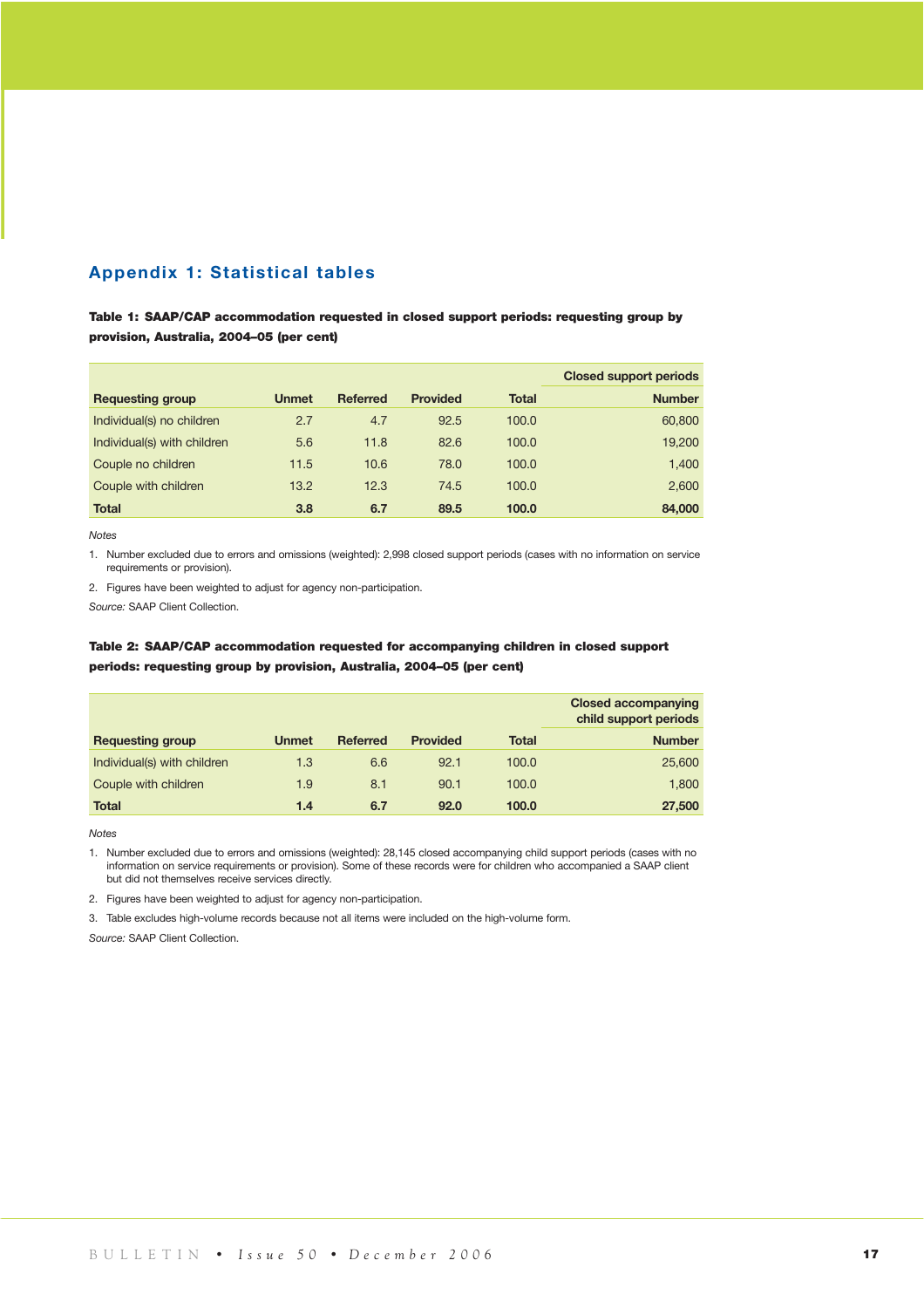Table 3: Adults and unaccompanied children: daily request for accommodation turn-away rate and unmet demand to total demand for accommodation ratio, by requesting group, Australia, 1–7 December 2004 and 11–17 May 2005 (daily average number of people)

|                                                                             | Individual(s)<br>no children          | Individual(s)<br>with children               | <b>Couple</b><br>no children        | Couple<br>with children | <b>Total</b> |  |  |  |
|-----------------------------------------------------------------------------|---------------------------------------|----------------------------------------------|-------------------------------------|-------------------------|--------------|--|--|--|
|                                                                             |                                       | People making new requests for accommodation |                                     |                         |              |  |  |  |
| Not accommodated (A)                                                        | 111.7                                 | 62.1                                         | 8.6                                 | 10.9                    | 193.2        |  |  |  |
| Newly accommodated (B)                                                      | 126.7                                 | 34.5                                         | 2.1                                 | 3.1                     | 166.4        |  |  |  |
| Successful first request                                                    | 114.3                                 | 29.6                                         | 1.4                                 | 2.7                     | 147.9        |  |  |  |
| Accommodated in subsequent request(s)                                       | 12.4                                  | 4.9                                          | 0.7                                 | 0.4                     | 18.5         |  |  |  |
| Total daily requests (C)<br>$(A + B)$                                       | 238.4                                 | 96.6                                         | 10.6                                | 14.0                    | 359.6        |  |  |  |
| Turn-away rate (%) $(A \div C)$                                             | 46.9                                  | 64.3                                         | 80.5                                | 77.6                    | 53.7         |  |  |  |
| <b>Clients</b>                                                              |                                       |                                              | <b>Clients already accommodated</b> |                         |              |  |  |  |
| Accommodation ending                                                        | 122.4                                 | 34.7                                         | 1.9                                 | 3.6                     | 162.7        |  |  |  |
| Continuing accommodation (D)                                                | 4,535.5                               | 2,059.9                                      | 144.4                               | 502.4                   | 7,242.2      |  |  |  |
| <b>Total accommodated</b> $(B + D)$                                         | 4,662.2                               | 2,094.4                                      | 146.5                               | 505.6                   | 7,408.6      |  |  |  |
|                                                                             | <b>Total demand for accommodation</b> |                                              |                                     |                         |              |  |  |  |
| Total demand for accommodation $(E)$<br>$(A + B + D)$                       | 4,773.9                               | 2,156.4                                      | 155.1                               | 516.4                   | 7,601.9      |  |  |  |
| Unmet demand to total demand for<br>accommodation ratio ( $A \div E$ : 100) | 2.3:100                               | 2.9:100                                      | 5.5:100                             | 2.1:100                 | 2.5:100      |  |  |  |

*Notes*

- 1. Cases excluded due to missing data: 0 (Demand for Accommodation Collection).
- 2. Cases excluded due to missing data: 304 (Client Collection, daily average accommodation dates).
- 3. Adjustments have been made for missing data from the Demand for Accommodation Collection (see AIHW 2006b:Appendix 2).
- 4. Table excludes accompanying children.
- 5. The accommodation status of a client on a particular day is based on the reported periods of accommodation within a support period. Clients may start and end accommodation on the same date. If a client starts and ends accommodation on the same day, these periods are considered to be a single period. It can reasonably be assumed that a client will not have more than one period of accommodation on the same day.
- 6. 'Not accommodated' and 'Accommodated in subsequent request(s)' refer to people with valid unmet requests for immediate accommodation. 'Valid unmet requests' excludes those made at an agency of an inappropriate target group, where the person or group is determined to be inappropriate for the agency, where there is no fee-free accommodation available, or where proffered assistance is refused (see AIHW 2006b:Glossary).
- 7. Only data from agencies that participated in both the Client Collection and the Demand for Accommodation Collection are included. Consequently, the figures understate the level of activity in SAAP agencies.
- 8. Figures are unweighted.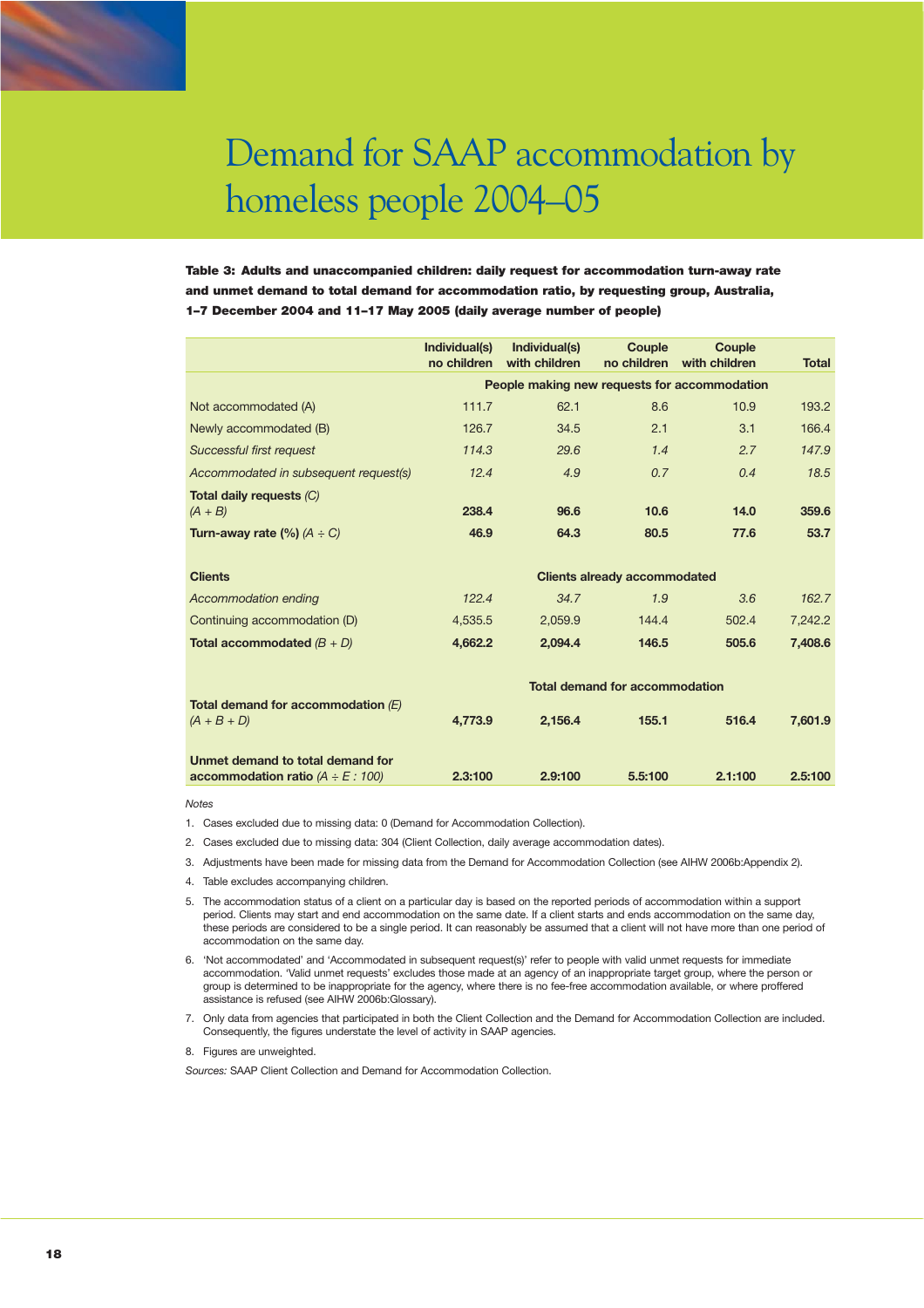Table 4: Accompanying children: daily request for accommodation turn-away rate and unmet demand to total demand for accommodation ratio, by requesting group, Australia, 1–7 December 2004 and 11–17 May 2005 (daily average number of people)

|                                         | Individual(s)<br>with children | <b>Couple</b><br>with children               | <b>Total</b> |
|-----------------------------------------|--------------------------------|----------------------------------------------|--------------|
|                                         |                                | People making new requests for accommodation |              |
| Not accommodated (A)                    | 101.0                          | 10.1                                         | 111.1        |
| Newly accommodated (B)                  | 69.2                           | 4.7                                          | 73.9         |
| <b>Successful first request</b>         | 61.0                           | 4.3                                          | 65.3         |
| Accommodated in subsequent request(s)   | 8.2                            | 0.4                                          | 8.6          |
| Total daily requests (C)<br>$(A + B)$   | 170.2                          | 14.9                                         | 185.1        |
| Turn-away rate (%) $(A \div C)$         | 59.3                           | 68.3                                         | 60.1         |
|                                         |                                |                                              |              |
| <b>Clients</b>                          |                                | Accompanying children already accommodated   |              |
| Accommodation ending                    | 66.4                           | 4.1                                          | 70.4         |
| Continuing accommodation (D)            | 4,135.8                        | 717.0                                        | 4,852.8      |
| Total accommodated $(B + D)$            | 4,205.0                        | 721.7                                        | 4,926.7      |
|                                         |                                | <b>Total demand for accommodation</b>        |              |
| Total demand for accommodation $(E)$    |                                |                                              |              |
| $(A + B + D)$                           | 4.306.0                        | 731.9                                        | 5,037.9      |
| Unmet demand to total demand for        |                                |                                              |              |
| accommodation ratio ( $A \div E$ : 100) | 2.3:100                        | 1.4:100                                      | 2.2:100      |

*Notes*

- 1. Cases excluded due to missing data: 0 (Demand for Accommodation Collection).
- 2. Cases excluded due to missing data: 235 (Client Collection, daily average accommodation dates).
- 3. Adjustments have been made for missing data from the Demand for Accommodation Collection (see AIHW 2006b:Appendix 2).
- 4. The accommodation status of a client on a particular day is based on the reported periods of accommodation within a support period. Clients may start and end accommodation on the same date. If a client starts and ends accommodation on the same day, these periods are considered to be a single period. Figures are based on the support periods with accommodation of the child's parent(s)/guardian(s). It can reasonably be assumed that an accompanying child has been accommodated when their parent/guardian has been accommodated, and that they will not start more than one period of accommodation on the same day.
- 5. 'Not accommodated' and 'Accommodated in subsequent request(s)' refer to children accompanying a person or group with valid unmet requests for immediate accommodation. 'Valid unmet requests' excludes those made at an agency of an inappropriate target group, where the person or group is determined to be inappropriate for the agency, where there is no feefree accommodation available, or where proffered assistance is refused (see AIHW 2006b:Glossary).
- 6. Only data from agencies that participated in both the Client Collection and the Demand for Accommodation Collection are included. Consequently, the figures understate the level of activity in SAAP agencies.
- 7. Figures are unweighted.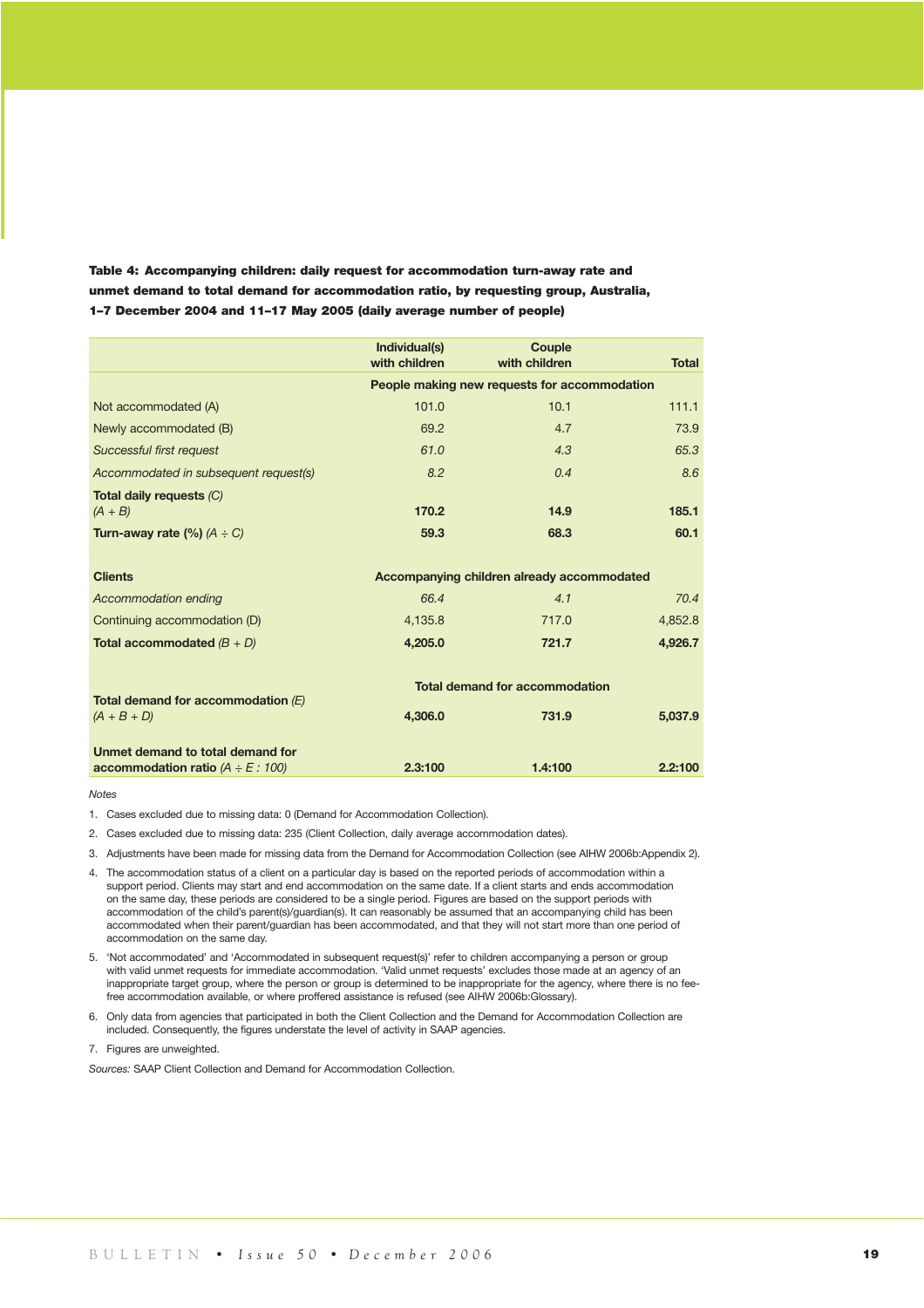Table 5: Adults and unaccompanied children: daily request for accommodation turn-away rate and unmet demand to total demand for accommodation ratio, by primary target group, Australia, 1–7 December 2004 and 11–17 May 2005 (daily average number of people)

|                                       | Young<br>people | <b>Single</b><br>men<br>only | <b>Single</b><br>women<br>only | <b>Families</b> | Women<br>escaping<br><b>DV</b>               | Cross-<br>target/<br>multiple/<br>general | Aust    |
|---------------------------------------|-----------------|------------------------------|--------------------------------|-----------------|----------------------------------------------|-------------------------------------------|---------|
|                                       |                 |                              |                                |                 | People making new requests for accommodation |                                           |         |
| Not accommodated (A)                  | 46.9            | 17.9                         | 5.1                            | 24.5            | 37.4                                         | 61.4                                      | 193.2   |
| Newly accommodated (B)                | 31.5            | 37.3                         | 6.2                            | 5.9             | 43.4                                         | 42.2                                      | 166.4   |
| <b>Successful first request</b>       | 28.6            | 32.8                         | 5.1                            | 5.3             | 39.8                                         | 36.4                                      | 147.9   |
| Accommodated in subsequent request(s) | 2.9             | 4.5                          | 1.1                            | 0.6             | 3.6                                          | 5.9                                       | 18.5    |
| Total daily requests (C)<br>$(A + B)$ | 78.4            | 55.2                         | 11.4                           | 30.4            | 80.8                                         | 103.6                                     | 359.6   |
| Turn-away rate $(\%)$ (A $\div$ C)    | 59.8            | 32.5                         | 45.3                           | 80.7            | 46.3                                         | 59.2                                      | 53.7    |
| <b>Clients</b>                        |                 |                              |                                |                 | <b>Clients already accommodated</b>          |                                           |         |
| Accommodation ending                  | 33.7            | 36.7                         | 4.8                            | 7.1             | 40.9                                         | 39.5                                      | 162.7   |
| Continuing accommodation (D)          | 1,944.1         | 1,315.3                      | 341.9                          | 902.5           | 1,169.8                                      | 1,568.7                                   | 7,242.2 |
| <b>Total accommodated</b> $(B + D)$   | 1,975.6         | 1,352.6                      | 348.1                          | 908.4           | 1,213.1                                      | 1,610.9                                   | 7,408.6 |
| Total demand for accommodation $(E)$  |                 |                              |                                |                 | <b>Total demand for accommodation</b>        |                                           |         |
| $(A + B + D)$                         | 2,022.4         | 1,370.5                      | 353.2                          | 932.9           | 1,250.6                                      | 1,672.3                                   | 7.601.9 |
| Unmet demand to total demand for      |                 |                              |                                |                 |                                              |                                           |         |

*Notes*

- 1. Cases excluded due to missing data: 0 (Demand for Accommodation Collection).
- 2. Cases excluded due to missing data: 304 (Client Collection, daily average accommodation dates).
- 3. Adjustments have been made for missing data from the Demand for Accommodation Collection (see AIHW 2006b:Appendix 2).

**accommodation ratio** *(A* ÷ *E : 100)* **2.3:100 1.3:100 1.5:100 2.6:100 3.0:100 3.7:100 2.5:100**

- 4. Table excludes accompanying children.
- 5. The accommodation status of a client on a particular day is based on the reported periods of accommodation within a support period. Clients may start and end accommodation on the same date. If a client starts and ends accommodation on the same day, these periods are considered to be a single period. It can reasonably be assumed that a client will not have more than one period of accommodation on the same day.
- 6. 'Not accommodated' and 'Accommodated in subsequent request(s)' refer to people with valid unmet requests for immediate accommodation. 'Valid unmet requests' excludes those made at an agency of an inappropriate target group, where the person or group is determined to be inappropriate for the agency, where there is no fee-free accommodation available, or where proffered assistance is refused (see AIHW 2006b:Glossary).
- 7. Only data from agencies that participated in both the Client Collection and the Demand for Accommodation Collection are included. Consequently, the figures understate the level of activity in SAAP agencies.
- 8. Figures are unweighted.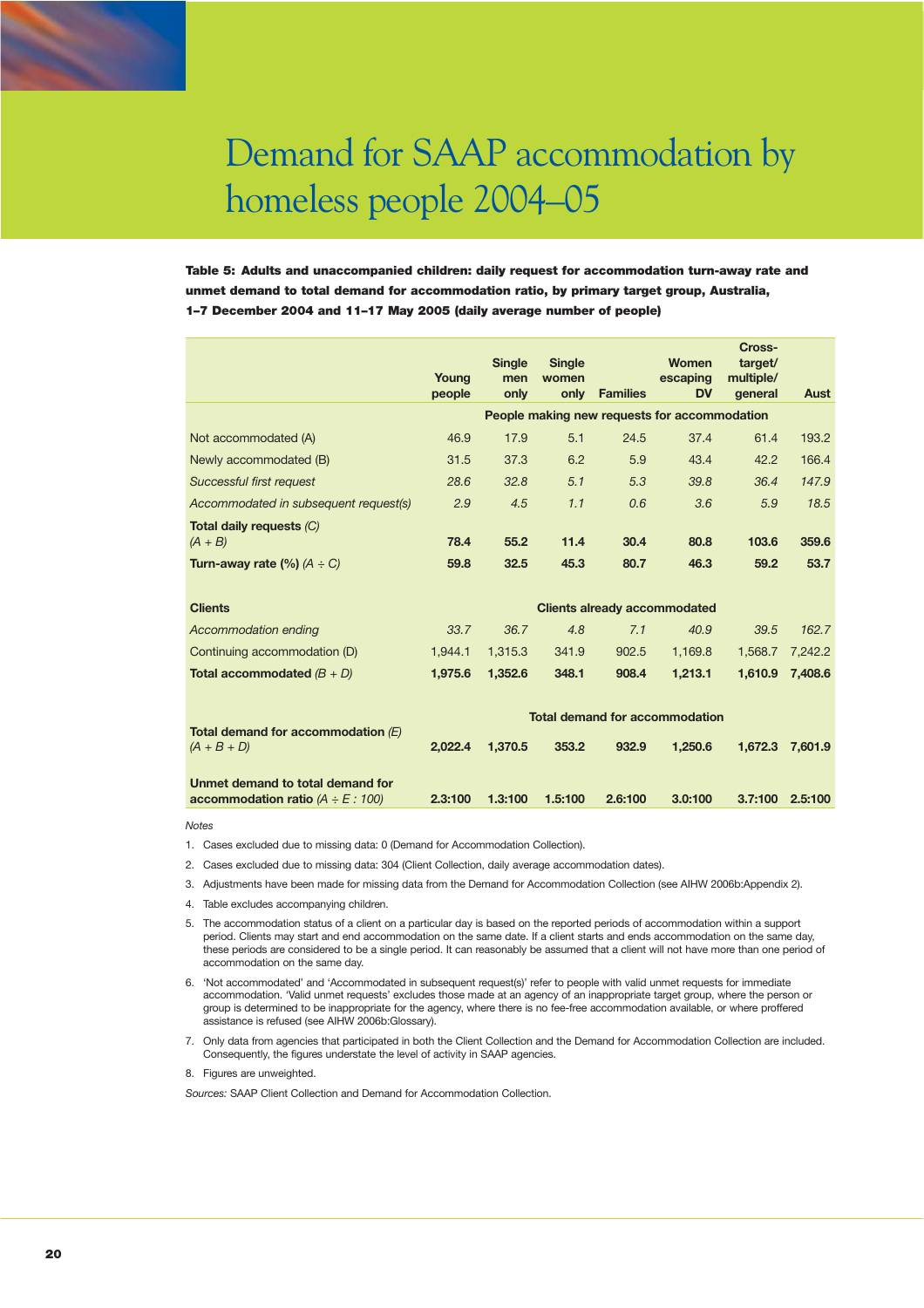|                         | Individual(s)<br>Individual(s)<br>Couple |                   | <b>Couple</b>        |                                                         |               | <b>Total</b>  |  |  |  |
|-------------------------|------------------------------------------|-------------------|----------------------|---------------------------------------------------------|---------------|---------------|--|--|--|
| Age (years)             | no children                              | with children     | no children          | with children                                           | $\frac{0}{0}$ | <b>Number</b> |  |  |  |
|                         | <b>Male potential clients</b>            |                   |                      |                                                         |               |               |  |  |  |
| Under 20                | 31.8                                     | 36.9              | 21.9                 | 12.8                                                    | 30.7          | 26.9          |  |  |  |
| $20 - 44$               | 48.2                                     | 47.6              | 62.5                 | 76.9                                                    | 50.7          | 44.3          |  |  |  |
| $45 - 64$               | 9.6                                      | 6.5               | 7.8                  | 2.6                                                     | 8.7           | 7.6           |  |  |  |
| $65+$                   | 0.8                                      | $\qquad \qquad -$ | $\qquad \qquad -$    | $\qquad \qquad -$                                       | 0.6           | 0.5           |  |  |  |
| <b>Unknown</b>          | 9.6                                      | 8.9               | 7.8                  | 7.7                                                     | 9.3           | 8.1           |  |  |  |
| <b>Total</b>            | 100.0                                    | 100.0             | 100.0                | 100.0                                                   | 100.0         | и.            |  |  |  |
| <b>Total number</b>     | 65.2                                     | 12.0              | 4.6                  | 5.6                                                     | н.            | 87.4          |  |  |  |
|                         |                                          |                   |                      |                                                         |               |               |  |  |  |
|                         | Male accompanying children               |                   |                      |                                                         |               |               |  |  |  |
| Under 12                | а.                                       | 74.7              | н.                   | 77.1                                                    | 74.9          | 40.4          |  |  |  |
| $12 - 17$               | . .                                      | 12.6              | $\ddot{\phantom{1}}$ | 14.3                                                    | 12.7          | 6.9           |  |  |  |
| <b>Unknown</b>          | и.                                       | 12.7              | г.                   | 8.6                                                     | 12.3          | 6.6           |  |  |  |
| <b>Total</b>            | н.                                       | 100.0             | $\ddot{\phantom{a}}$ | 100.0                                                   | 100.0         | н.            |  |  |  |
| <b>Total number</b>     | н.                                       | 48.9              | $\ddot{\phantom{1}}$ | 5.0                                                     | а.            | 53.9          |  |  |  |
|                         |                                          |                   |                      |                                                         |               |               |  |  |  |
|                         |                                          |                   |                      | All males (potential clients and accompanying children) |               |               |  |  |  |
| Under 20 <sup>(a)</sup> | 31.8                                     | 87.6              | 21.9                 | 54.1                                                    | 57.2          | 80.7          |  |  |  |
| $20 - 44$               | 48.2                                     | 9.4               | 62.5                 | 40.5                                                    | 31.4          | 44.3          |  |  |  |
| $45 - 64$               | 9.6                                      | 1.3               | 7.8                  | 1.4                                                     | 5.4           | 7.6           |  |  |  |
| $65+$                   | 0.8                                      |                   |                      |                                                         | 0.4           | 0.5           |  |  |  |
| Unknown <sup>(b)</sup>  | 9.6                                      | 1.8               | 7.8                  | 4.1                                                     | 5.8           | 8.1           |  |  |  |
| <b>Total</b>            | 100.0                                    | 100.0             | 100.0                | 100.0                                                   | 100.0         | а,            |  |  |  |
| <b>Total number</b>     | 65.2                                     | 60.9              | 4.6                  | 10.6                                                    | . .           | 141.2         |  |  |  |

Table 6: Male potential clients and accompanying children who requested immediate SAAP accommodation: age by requesting group, Australia, 1–7 December 2004 and 11–17 May 2005 (average per cent daily)

(a) The age group 'Under 20' for 'All males' includes male accompanying children of unknown age.

(b) The 'Unknown' category for 'All males' excludes male accompanying children of unknown age.

*Notes*

1. Adjustments have been made for missing data (see AIHW 2006b:Appendix 2).

2. People may make more than one request for accommodation in a day. Data are based on the first valid unmet request for accommodation made by the person or group (see AIHW 2006b:Appendix 2).

3. Only data from agencies that participated in both the Client Collection and the Demand for Accommodation Collection are included. Consequently, the figures understate the level of activity in SAAP agencies.

4. Figures are unweighted.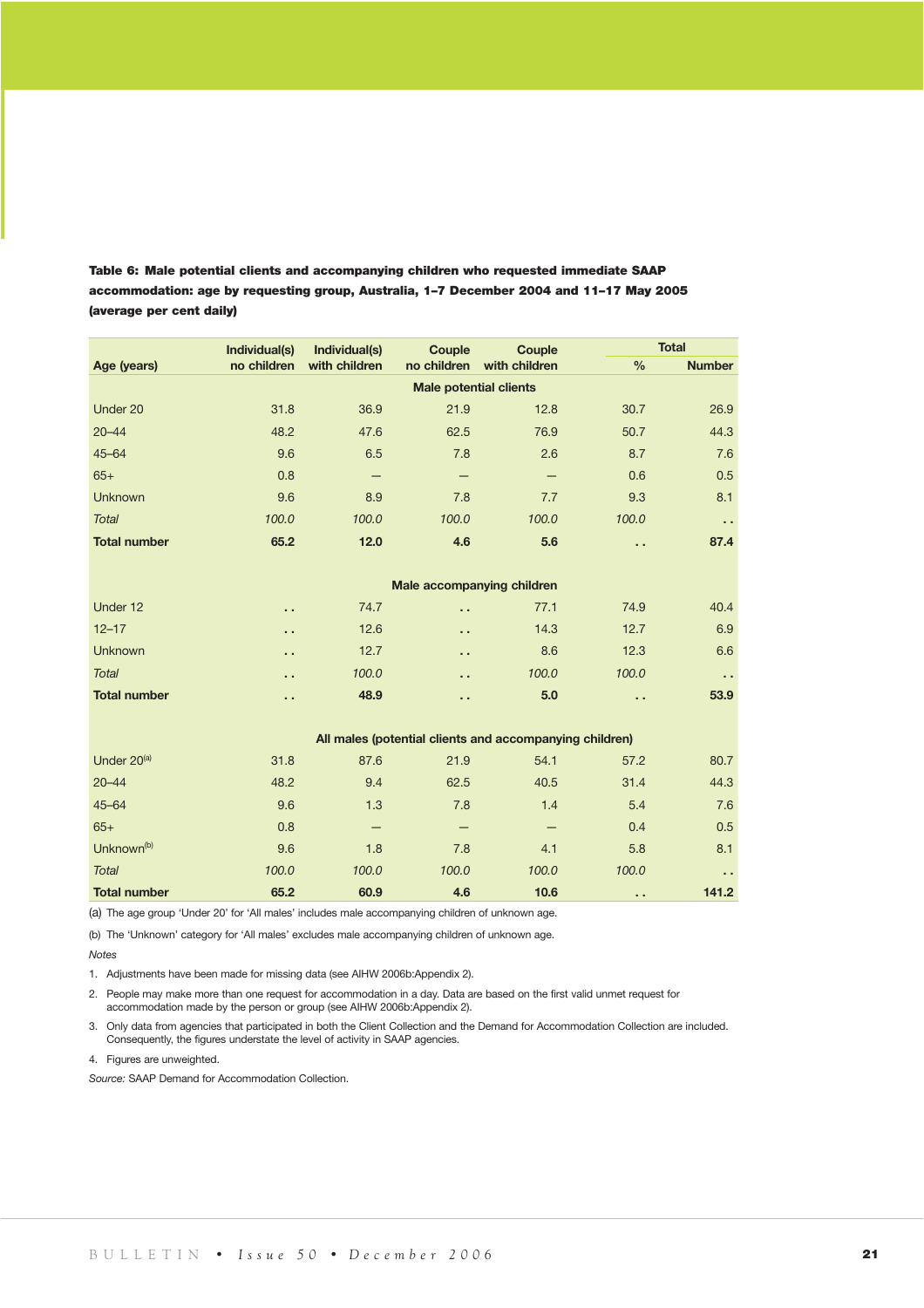Table 7: Female potential clients and accompanying children who requested immediate SAAP accommodation: age by requesting group, Australia, 1–7 December 2004 and 11–17 May 2005 (average per cent daily)

|                         | Individual(s) | Individual(s) | <b>Couple</b>                                             | <b>Couple</b> |                      | <b>Total</b>  |
|-------------------------|---------------|---------------|-----------------------------------------------------------|---------------|----------------------|---------------|
| Age (years)             | no children   | with children | no children                                               | with children | $\frac{0}{0}$        | <b>Number</b> |
|                         |               |               | <b>Female potential clients</b>                           |               |                      |               |
| Under 20                | 40.4          | 16.1          | 28.8                                                      | 20.0          | 28.3                 | 35.1          |
| $20 - 44$               | 41.3          | 61.2          | 57.6                                                      | 72.5          | 52.2                 | 64.9          |
| $45 - 64$               | 6.1           | 2.7           | 6.1                                                       |               | 4.3                  | 5.4           |
| $65+$                   | 0.5           | 0.4           |                                                           |               | 0.4                  | 0.5           |
| <b>Unknown</b>          | 11.8          | 19.6          | 7.6                                                       | 7.5           | 14.9                 | 18.5          |
| <b>Total</b>            | 100.0         | 100.0         | 100.0                                                     | 100.0         | 100.0                | и.            |
| <b>Total number</b>     | 58.9          | 55.0          | 4.7                                                       | 5.7           | $\ddot{\phantom{1}}$ | 124.4         |
|                         |               |               |                                                           |               |                      |               |
|                         |               |               | Female accompanying children                              |               |                      |               |
| Under 12                | а,            | 69.7          | г.                                                        | 82.1          | 70.7                 | 46.6          |
| $12 - 17$               | а,            | 13.8          | и.                                                        | 10.3          | 13.5                 | 8.9           |
| <b>Unknown</b>          | а,            | 16.4          | г.                                                        | 7.7           | 15.7                 | 10.4          |
| <b>Total</b>            | . .           | 100.0         | г.                                                        | 100.0         | 100.0                | и.            |
| <b>Total number</b>     | а,            | 60.4          | г.                                                        | 5.6           | $\ddot{\phantom{1}}$ | 65.9          |
|                         |               |               |                                                           |               |                      |               |
|                         |               |               | All females (potential clients and accompanying children) |               |                      |               |
| Under 20 <sup>(a)</sup> | 40.4          | 60.0          | 28.8                                                      | 59.5          | 53.1                 | 101.1         |
| $20 - 44$               | 41.3          | 29.2          | 57.6                                                      | 36.7          | 34.1                 | 64.9          |
| $45 - 64$               | 6.1           | 1.3           | 6.1                                                       |               | 2.8                  | 5.4           |
| $65+$                   | 0.5           | 0.2           | —                                                         |               | 0.3                  | 0.5           |
| Unknown <sup>(b)</sup>  | 11.8          | 9.3           | 7.6                                                       | 3.8           | 9.7                  | 18.5          |
| <b>Total</b>            | 100.0         | 100.0         | 100.0                                                     | 100.0         | 100.0                | $\sim$        |

(a) The age group 'Under 20' for 'All females' includes female accompanying children of unknown age.

(b) The 'Unknown' category for 'All females' excludes female accompanying children of unknown age.

*Notes*

1. Adjustments have been made for missing data (see AIHW 2006b:Appendix 2).

2. People may make more than one request for accommodation in a day. Data are based on the first valid unmet request for accommodation made by the person or group (see AIHW 2006b:Appendix 2).

3. Only data from agencies that participated in both the Client Collection and the Demand for Accommodation Collection are included. Consequently, the figures understate the level of activity in SAAP agencies.

**Total number 58.9 115.4 4.7 11.3 . . 190.3**

4. Figures are unweighted.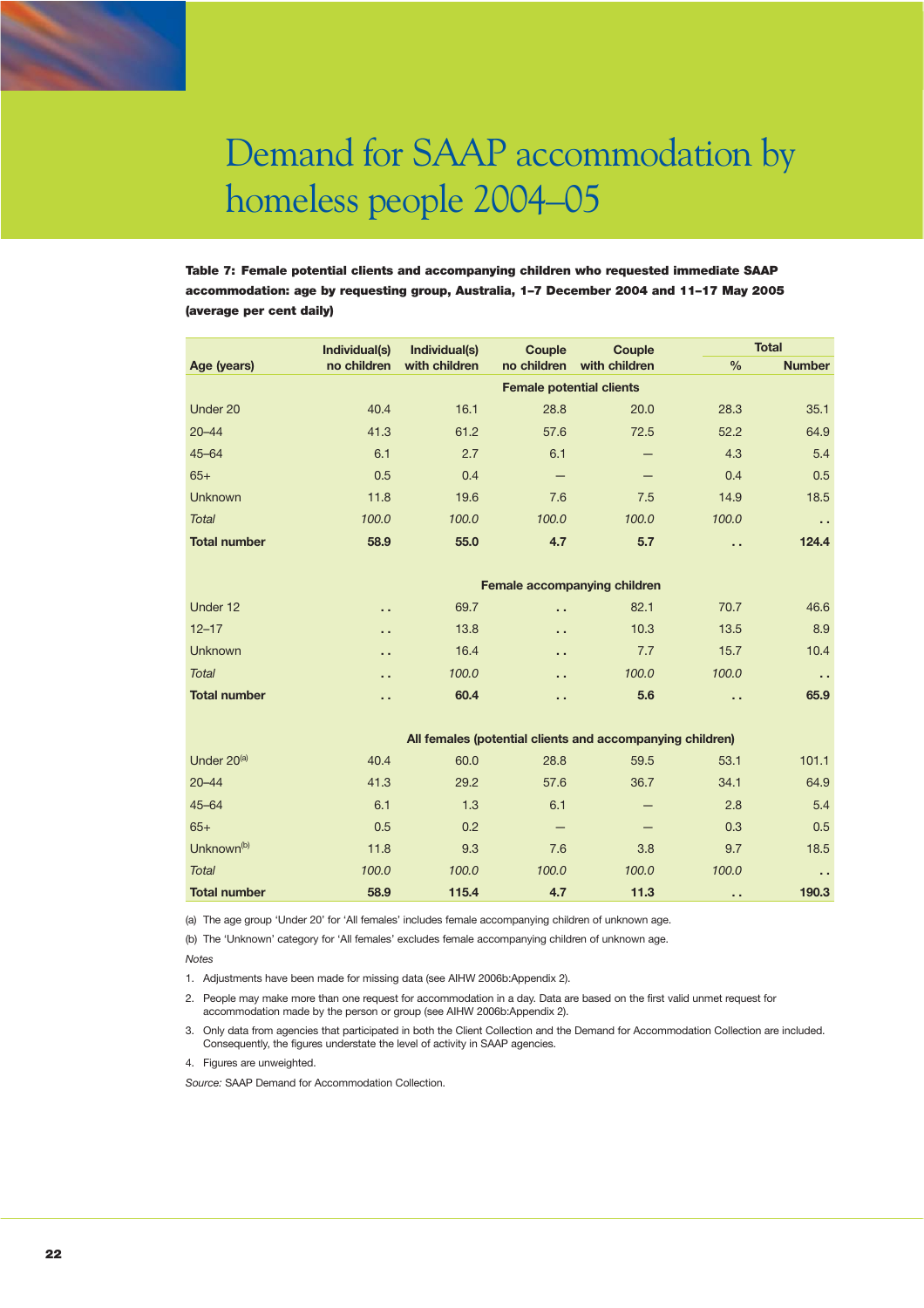|                         | Individual(s) | Individual(s)<br>Couple<br><b>Couple</b> |                              |                                                   | <b>Total</b>         |                      |  |  |
|-------------------------|---------------|------------------------------------------|------------------------------|---------------------------------------------------|----------------------|----------------------|--|--|
| Age (years)             | no children   | with children                            | no children                  | with children                                     | $\frac{0}{0}$        | <b>Number</b>        |  |  |
|                         |               | <b>Potential clients</b>                 |                              |                                                   |                      |                      |  |  |
| Under 20                | 35.8          | 19.8                                     | 25.4                         | 16.5                                              | 29.3                 | 62.0                 |  |  |
| $20 - 44$               | 44.9          | 58.7                                     | 60.0                         | 74.7                                              | 51.6                 | 109.1                |  |  |
| $45 - 64$               | 7.9           | 3.4                                      | 6.9                          | 1.3                                               | 6.1                  | 12.9                 |  |  |
| $65+$                   | 0.6           | 0.3                                      | -                            | $\qquad \qquad -$                                 | 0.5                  | 1.0                  |  |  |
| <b>Unknown</b>          | 10.6          | 17.7                                     | 7.7                          | 7.6                                               | 12.6                 | 26.6                 |  |  |
| <b>Total</b>            | 100.0         | 100.0                                    | 100.0                        | 100.0                                             | 100.0                | $\ddot{\phantom{1}}$ |  |  |
| <b>Total number</b>     | 124.1         | 67.0                                     | 9.3                          | 11.3                                              | и.                   | 211.7                |  |  |
|                         |               |                                          |                              |                                                   |                      |                      |  |  |
|                         |               |                                          | <b>Accompanying children</b> |                                                   |                      |                      |  |  |
| Under 12                | . .           | 71.9                                     | . .                          | 79.7                                              | 72.6                 | 87.0                 |  |  |
| $12 - 17$               | .,            | 13.3                                     | и.                           | 12.2                                              | 13.2                 | 15.8                 |  |  |
| <b>Unknown</b>          | н.            | 14.8                                     | а,                           | 8.1                                               | 14.2                 | 17.0                 |  |  |
| <b>Total</b>            | а,            | 100.0                                    | $\ddot{\phantom{1}}$         | 100.0                                             | 100.0                | $\sim$ $\sim$        |  |  |
| <b>Total number</b>     | . .           | 109.2                                    | . .                          | 10.6                                              | $\ddot{\phantom{1}}$ | 119.8                |  |  |
|                         |               |                                          |                              |                                                   |                      |                      |  |  |
|                         |               |                                          |                              | All (potential clients and accompanying children) |                      |                      |  |  |
| Under 20 <sup>(a)</sup> | 35.8          | 69.5                                     | 25.4                         | 56.9                                              | 54.8                 | 181.8                |  |  |
| $20 - 44$               | 44.9          | 22.3                                     | 60.0                         | 38.6                                              | 32.9                 | 109.1                |  |  |
| $45 - 64$               | 7.9           | 1.3                                      | 6.9                          | 0.7                                               | 3.9                  | 12.9                 |  |  |
| $65+$                   | 0.6           | 0.1                                      | $\qquad \qquad -$            | $\qquad \qquad -$                                 | 0.3                  | 1.0                  |  |  |
| Unknown <sup>(b)</sup>  | 10.6          | 6.7                                      | 7.7                          | 3.9                                               | 8.0                  | 26.6                 |  |  |
| <b>Total</b>            | 100.0         | 100.0                                    | 100.0                        | 100.0                                             | 100.0                | $\sim$               |  |  |
| <b>Total number</b>     | 124.1         | 176.2                                    | 9.3                          | 21.9                                              | $\ddot{\phantom{1}}$ | 331.5                |  |  |

Table 8: Potential clients and accompanying children who requested immediate SAAP accommodation: age by requesting group, Australia, 1–7 December 2004 and 11–17 May 2005 (average per cent daily)

(a) The age group 'Under 20' for 'All' includes accompanying children of unknown age.

(b) The 'Unknown' category for 'All' excludes accompanying children of unknown age.

*Notes*

1. Adjustments have been made for missing data (see AIHW 2006b:Appendix 2).

2. People may make more than one request for accommodation in a day. Data are based on the first valid unmet request for accommodation made by the person or group (see AIHW 2006b:Appendix 2).

3. Only data from agencies that participated in both the Client Collection and the Demand for Accommodation Collection are included. Consequently, the figures understate the level of activity in SAAP agencies.

4. Figures are unweighted.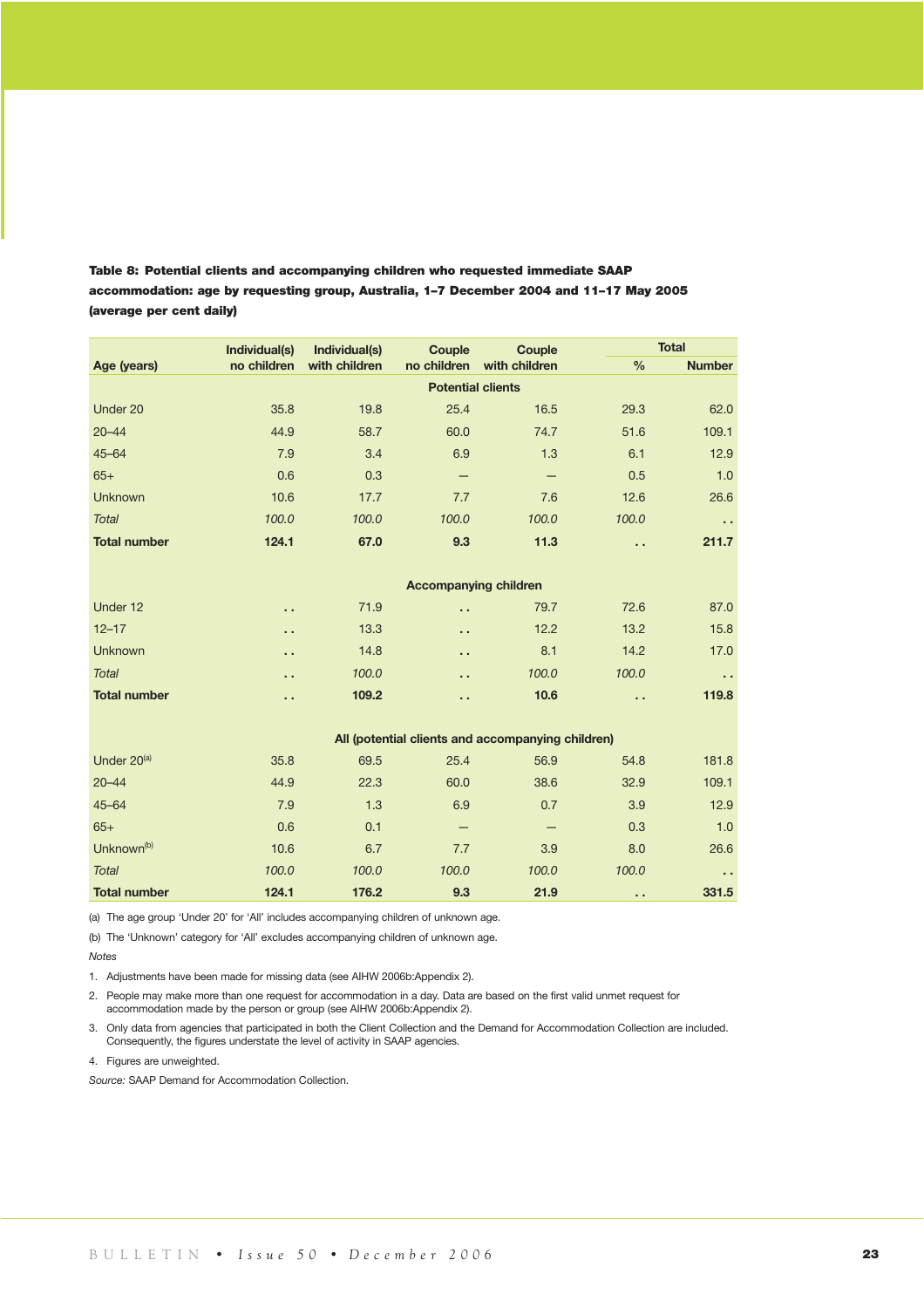Table 9: Potential clients and accompanying children who requested immediate SAAP accommodation: country of birth and Aboriginal and Torres Strait Islander status by requesting group and gender, Australia, 1–7 December 2004 and 11–17 May 2005 (average per cent daily)

|                                  | Individual(s)                                       | Individual(s)                                         | Couple | Couple                    |               | <b>Total</b>  |  |  |
|----------------------------------|-----------------------------------------------------|-------------------------------------------------------|--------|---------------------------|---------------|---------------|--|--|
|                                  | no children                                         | with children                                         |        | no children with children | $\frac{0}{0}$ | <b>Number</b> |  |  |
| <b>Country of birth</b>          | Males (potential clients and accompanying children) |                                                       |        |                           |               |               |  |  |
| Australia                        | 67.2                                                | 76.2                                                  | 75.4   | 88.2                      | 72.7          | 96.3          |  |  |
| Other English-speaking countries | 2.4                                                 | 1.3                                                   | 1.6    | 2.1                       | 1.9           | 2.6           |  |  |
| Non-English-speaking countries   | 4.1                                                 | 1.8                                                   | 3.3    | 2.1                       | 3.0           | 3.9           |  |  |
| <b>Unknown</b>                   | 26.3                                                | 20.7                                                  | 19.7   | 7.6                       | 22.4          | 29.6          |  |  |
| <b>Total</b>                     | 100.0                                               | 100.0                                                 | 100.0  | 100.0                     | 100.0         | н.            |  |  |
| <b>Total number</b>              | 64.7                                                | 53.1                                                  | 4.4    | 10.3                      | г.            | 132.4         |  |  |
| <b>ATSI status</b>               |                                                     |                                                       |        |                           |               |               |  |  |
| Aboriginal and/or Torres Strait  |                                                     |                                                       |        |                           |               |               |  |  |
| <b>Islander</b>                  | 8.8                                                 | 25.0                                                  | 18.0   | 26.3                      | 17.0          | 21.6          |  |  |
| Other males                      | 61.5                                                | 46.5                                                  | 57.4   | 56.9                      | 54.9          | 69.7          |  |  |
| <b>Unknown</b>                   | 29.7                                                | 28.6                                                  | 24.6   | 16.8                      | 28.1          | 35.6          |  |  |
| <b>Total</b>                     | 100.0                                               | 100.0                                                 | 100.0  | 100.0                     | 100.0         | а,            |  |  |
| <b>Total number</b>              | 61.1                                                | 51.8                                                  | 4.4    | 9.8                       | .,            | 127.0         |  |  |
|                                  |                                                     |                                                       |        |                           |               |               |  |  |
| <b>Country of birth</b>          |                                                     | Females (potential clients and accompanying children) |        |                           |               |               |  |  |
| Australia                        | 60.7                                                | 72.2                                                  | 73.8   | 81.6                      | 69.1          | 117.5         |  |  |
| Other English-speaking countries | 1.8                                                 | 1.2                                                   | 4.9    | 3.3                       | 1.6           | 2.8           |  |  |
| Non-English-speaking countries   | 4.8                                                 | 3.4                                                   | 1.6    | 2.0                       | 3.7           | 6.4           |  |  |
| Unknown                          | 32.6                                                | 23.2                                                  | 19.7   | 13.2                      | 25.5          | 43.4          |  |  |
| Total                            | 100.0                                               | 100.0                                                 | 100.0  | 100.0                     | 100.0         | а,            |  |  |
| <b>Total number</b>              | 54.7                                                | 100.1                                                 | 4.4    | 10.9                      | г.            | 170.0         |  |  |
| <b>ATSI status</b>               |                                                     |                                                       |        |                           |               |               |  |  |
| Aboriginal and/or Torres Strait  |                                                     |                                                       |        |                           |               |               |  |  |
| <b>Islander</b>                  | 15.2                                                | 26.4                                                  | 18.3   | 26.4                      | 22.6          | 37.1          |  |  |
| Other females                    | 45.9                                                | 42.8                                                  | 58.3   | 52.7                      | 44.8          | 73.6          |  |  |
| <b>Unknown</b>                   | 38.9                                                | 30.8                                                  | 23.3   | 20.9                      | 32.5          | 53.4          |  |  |
| <b>Total</b>                     | 100.0                                               | 100.0                                                 | 100.0  | 100.0                     | 100.0         | и.            |  |  |
| <b>Total number</b>              | 52.5                                                | 96.9                                                  | 4.3    | 10.6                      | н.            | 164.2         |  |  |

*Notes*

1. Adjustments have been made for missing data (see AIHW 2006b:Appendix 2). However, adjustments could not be made for missing country of birth or ATSI status. Data were missing on country of birth for an estimated 8.8 males and 20.3 females per day. Data were missing on ATSI status for an estimated 14.2 males and 26.1 females per day.

2. People may make more than one request for accommodation in a day. Data are based on the first valid unmet request for accommodation made by the person or group (see AIHW 2006b:Appendix 2).

3. Only data from agencies that participated in both the Client Collection and the Demand for Accommodation Collection are included. Consequently, the figures understate the level of activity in SAAP agencies.

4. Figures are unweighted.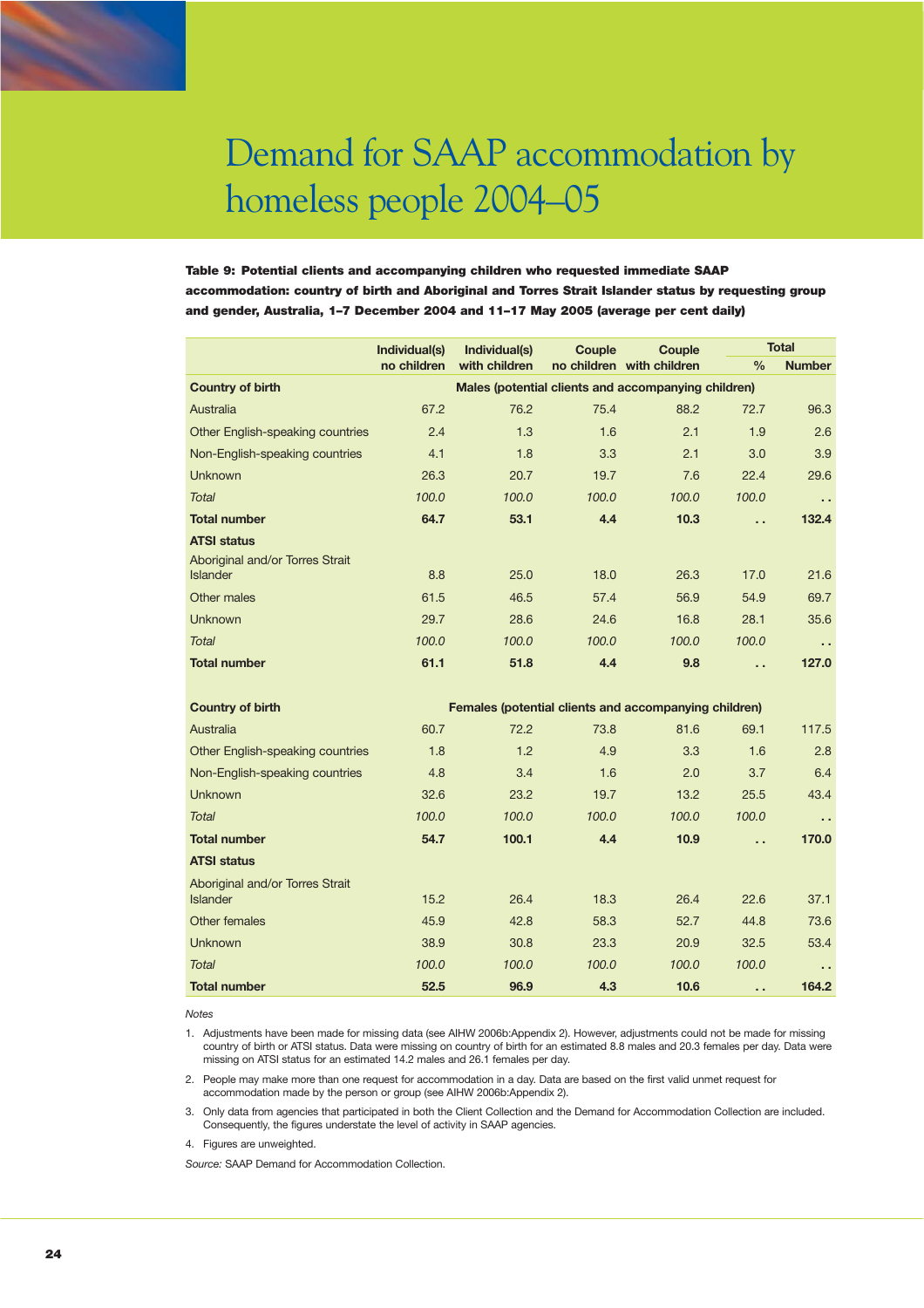| Table 10: Potential clients and accompanying children who reguested immediate SAAP                    |
|-------------------------------------------------------------------------------------------------------|
| accommodation: country of birth and Aboriginal and Torres Strait Islander status by reguesting group. |
| Australia. 1–7 December 2004 and 11–17 May 2005 (average per cent daily)                              |

|                                          | Individual(s) | Individual(s) | Couple | Couple                                      |                      | <b>Total</b> |
|------------------------------------------|---------------|---------------|--------|---------------------------------------------|----------------------|--------------|
|                                          | no children   | with children |        | no children with children                   |                      | % Number     |
| <b>Country of birth</b>                  |               |               |        | Potential clients and accompanying children |                      |              |
| Australia                                | 64.2          | 73.6          | 74.6   | 84.8                                        | 70.7                 | 213.8        |
| Other English-speaking countries         | 2.2           | 1.3           | 3.3    | 2.7                                         | 1.8                  | 5.4          |
| Non-English-speaking countries           | 4.4           | 2.8           | 2.5    | 2.0                                         | 3.4                  | 10.3         |
| <b>Unknown</b>                           | 29.2          | 22.3          | 19.7   | 10.5                                        | 24.1                 | 73.0         |
| Total                                    | 100.0         | 100.0         | 100.0  | 100.0                                       | 100.0                | $\sim$       |
| <b>Total number</b>                      | 119.4         | 153.1         | 8.7    | 21.1                                        | $\ddot{\phantom{0}}$ | 302.4        |
| <b>ATSI status</b>                       |               |               |        |                                             |                      |              |
| Aboriginal and/or Torres Strait Islander | 11.8          | 25.9          | 18.2   | 26.3                                        | 20.2                 | 58.8         |
| Other                                    | 54.3          | 44.1          | 57.9   | 54.7                                        | 49.2                 | 143.4        |
| <b>Unknown</b>                           | 34.0          | 30.0          | 24.0   | 18.9                                        | 30.6                 | 89.1         |
| Total                                    | 100.0         | 100.0         | 100.0  | 100.0                                       | 100.0                | $\sim$       |
| <b>Total number</b>                      | 113.6         | 148.6         | 8.6    | 20.4                                        | . .                  | 291.2        |

*Notes*

1. Adjustments have been made for missing data (see AIHW 2006b:Appendix 2). However, adjustments could not be made for missing country of birth or ATSI status. Data were missing on country of birth for an estimated 29.1 people per day. Data were missing on ATSI status for an estimated 40.3 people per day.

2. People may make more than one request for accommodation in a day. Data are based on the first valid unmet request for accommodation made by the person or group (see AIHW 2006b:Appendix 2).

3. Only data from agencies that participated in both the Client Collection and the Demand for Accommodation Collection are included. Consequently, the figures understate the level of activity in SAAP agencies.

4. Figures are unweighted.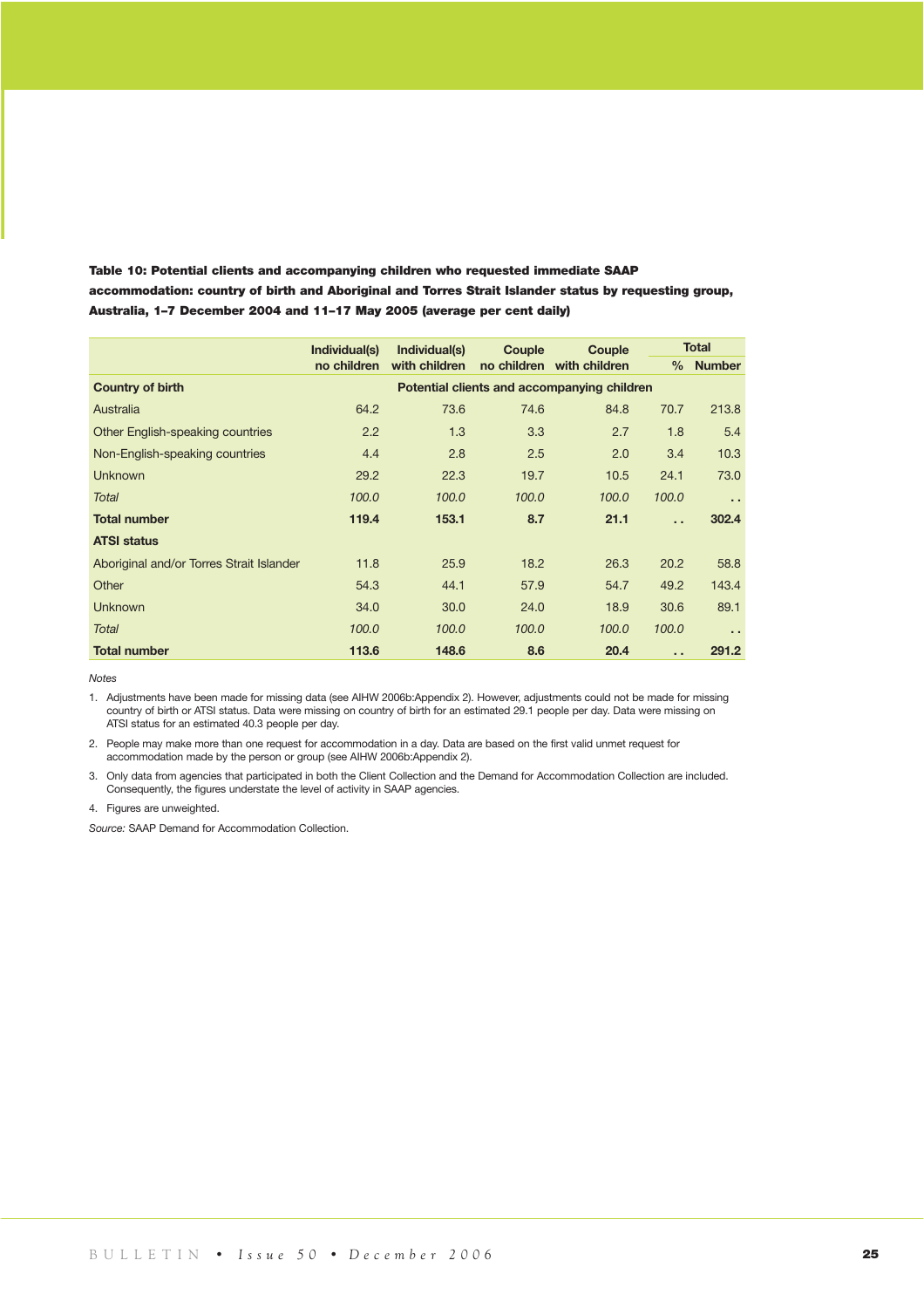Table 11: Groups with valid unmet requests for immediate SAAP accommodation: referrals for accommodation and valid unmet requests for accommodation, by requesting group, Australia, 1–7 December 2004 and 11–17 May 2005

|                             | <b>Referrals for</b><br>accommodation |               | <b>Valid unmet requests</b><br>for immediate<br>accommodation |               | <b>Referrals for accommodation</b><br>made in valid unmet requests<br>for accommodation by group |  |
|-----------------------------|---------------------------------------|---------------|---------------------------------------------------------------|---------------|--------------------------------------------------------------------------------------------------|--|
| <b>Requesting group</b>     | <b>Number</b>                         | $\frac{0}{0}$ | <b>Number</b>                                                 | $\frac{0}{0}$ | $\%$                                                                                             |  |
| Individual(s) no children   | 77.9                                  | 60.4          | 160.1                                                         | 63.9          | 48.7                                                                                             |  |
| Individual(s) with children | 42.9                                  | 33.3          | 76.0                                                          | 30.3          | 56.4                                                                                             |  |
| Couple no children          | 3.4                                   | 2.7           | 5.6                                                           | 2.2           | 60.7                                                                                             |  |
| Couple with children        | 4.7                                   | 3.7           | 8.7                                                           | 3.5           | 54.0                                                                                             |  |
| <b>Total</b>                | 128.9                                 | 100.0         | 250.5                                                         | 100.0         | 51.5                                                                                             |  |

*Notes*

1. Cases excluded due to missing data: 0.

2. Table excludes accompanying children.

3. For the definitions of 'valid unmet requests' and 'immediate accommodation', refer to AIHW 2006b:Glossary and Box 1.

4. Only data from agencies that participated in both the Client Collection and the Demand for Accommodation Collection are included. Consequently, the figures understate the level of activity in SAAP agencies.

5. Figures are unweighted.

*Source:* SAAP Demand for Accommodation Collection.

## Table 12: Potential clients who requested immediate accommodation and were not accommodated by the end of the day, primary target group by requesting group, Australia, 1–7 December 2004 and 11–17 May 2005 (per cent)

|                                  | Individual(s) | Individual(s) | Couple      | Couple            |               | <b>Total</b>  |  |
|----------------------------------|---------------|---------------|-------------|-------------------|---------------|---------------|--|
| <b>Primary target group</b>      | no children   | with children | no children | with children     | $\frac{0}{0}$ | <b>Number</b> |  |
| Young people                     | 36.0          | 6.4           | 24.2        | 5.2               | 24.2          | 46.9          |  |
| Single men only                  | 13.7          | 3.3           | 6.7         | -                 | 9.3           | 17.9          |  |
| Single women only                | 4.2           | 0.6           | –           | 1.3               | 2.7           | 5.1           |  |
| <b>Families</b>                  | 3.3           | 25.5          | 13.3        | 34.4              | 12.7          | 24.5          |  |
| Women escaping domestic violence | 12.5          | 37.5          | 3.3         | $\qquad \qquad -$ | 19.4          | 37.4          |  |
| Cross-target/multiple/general    | 30.3          | 26.6          | 52.5        | 59.1              | 31.7          | 61.4          |  |
| <b>Total</b>                     | 100.0         | 100.0         | 100.0       | 100.0             | 100.0         | $\sim$        |  |
| <b>Total (number)</b>            | 111.7         | 62.1          | 8.6         | 10.9              | $\sim$        | 193.2         |  |
| Total $(%)$                      | 57.8          | 32.1          | 4.4         | 5.6               | 100.0         | $\sim$        |  |

*Notes*

1. Cases excluded due to missing data: 0 (Demand for Accommodation Collection).

2. Adjustments have been made for missing data from the Demand for Accommodation Collection (see AIHW 2006b:Appendix 2).

3. Table excludes accompanying children.

4. At the requesting group level by primary target group, there were some discrepancies between the people recorded as accommodated in the Client Collection and data recorded in the Demand for Accommodation Collection on people who were accommodated later on the same day they made a valid unmet request for accommodation. For this reason, some cells in this table have been adjusted.

5. Only data from agencies that participated in both the Client Collection and the Demand for Accommodation Collection are included. Consequently, the figures understate the level of activity in SAAP agencies.

6. Figures are unweighted.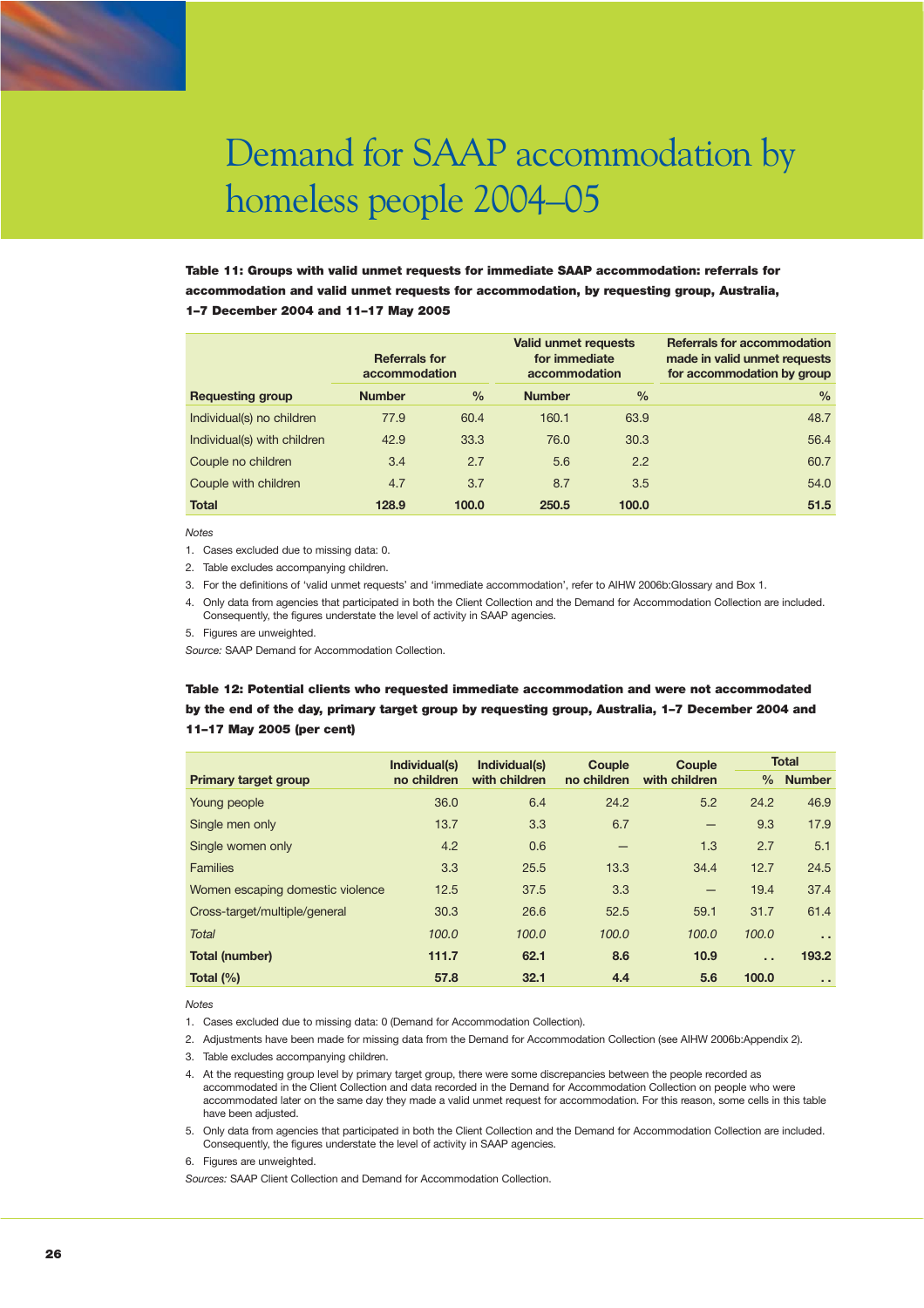|                                  | Individual(s) | Individual(s) | Couple      | Couple        |                      | <b>Total</b>  |  |
|----------------------------------|---------------|---------------|-------------|---------------|----------------------|---------------|--|
| <b>Primary target group</b>      | no children   | with children | no children | with children | $\frac{0}{0}$        | <b>Number</b> |  |
| Young people                     | 1.579.5       | 261.4         | 69.0        | 65.7          | 26.7                 | 1.975.6       |  |
| Single men only                  | 1.346.3       | 4.3           | 2.0         | $-$           | 18.3                 | 1.352.6       |  |
| Single women only                | 235.7         | 111.4         | -           | 1.0           | 4.7                  | 348.1         |  |
| <b>Families</b>                  | 103.2         | 502.1         | 23.4        | 279.6         | 12.3                 | 908.4         |  |
| Women escaping domestic violence | 385.2         | 822.6         | 3.1         | 2.2           | 16.4                 | 1.213.1       |  |
| Cross-target/multiple/general    | 1.012.3       | 392.7         | 48.9        | 157.0         | 21.7                 | 1.610.9       |  |
| <b>Total (number)</b>            | 4.662.2       | 2.094.4       | 146.5       | 505.6         | $\ddot{\phantom{a}}$ | 7,408.6       |  |
| Total $(%)$                      | 62.9          | 28.3          | 2.0         | 6.8           | 100.0                | $\sim$        |  |

Table 13: Number of clients accommodated in SAAP on an average day, primary target group by requesting group, Australia, 1–7 December 2004 and 11–17 May 2005 (daily average number)

*Notes*

1. Cases excluded due to missing data: 304 (Client Collection, daily average accommodation dates).

2. Table excludes accompanying children.

3. The accommodation status of a client on a particular day is based on the reported periods of accommodation within a support period. Clients may start and end accommodation on the same date. If a client starts and ends accommodation on the same day, these periods are considered to be a single period. It can reasonably be assumed that a client will not have more than one period of accommodation on the same day.

4. Only data from agencies that participated in both the Client Collection and the Demand for Accommodation Collection are included. Consequently, the figures understate the level of activity in SAAP agencies.

5. Figures are unweighted.

*Sources:* SAAP Client Collection and Demand for Accommodation Collection.

## **References**

ABS (Australian Bureau of Statistics) 2004. Experimental estimates and projections, Aboriginal and Torres Strait Islander Australians. ABS cat. no. 3238. Canberra: ABS.

AIHW (Australian Institute of Health and Welfare) 2005. Australia's welfare 2005. Canberra: AIHW.

AIHW 2006a. Homeless people in SAAP: SAAP National Data Collection annual report 2004–05 Australia. SAAP NDCA report Series 10. AIHW cat. no. HOU 132. Canberra: AIHW.

AIHW 2006b. Demand for SAAP assistance by homeless people 2004–05: a report from the SAAP National Data Collection. SAAP NDCA report Series 10. AIHW cat. no. HOU 151. Canberra: AIHW.

Chamberlain C & MacKenzie D 2003. Australian census analytical program: counting the homeless 2001. ABS cat. no. 2050.0. Canberra: ABS.

### **Acknowledgments**

This report was prepared by Felicity Murdoch of the SAAP National Data Collection Agency at the Australian Institute of Health and Welfare. Final table programming and table production was undertaken by Qasim Shah and Andrew Powierski. Justin Griffin, Diane Gibson and the SAAP Information Sub-committee provided helpful comments on the draft report. Cecilia Burke and Peter Nolan assisted in preparing the report for publication.

Finally, the vital role played by data providers is acknowledged. This report draws together a large amount of statistical material and could not have been produced without the efforts and cooperation of SAAP service providers and clients, who provided service, client and potential client information, and of the Australian Government Department of Family, Community Services and Indigenous Affairs and state and territory funding departments, which provided administrative data.